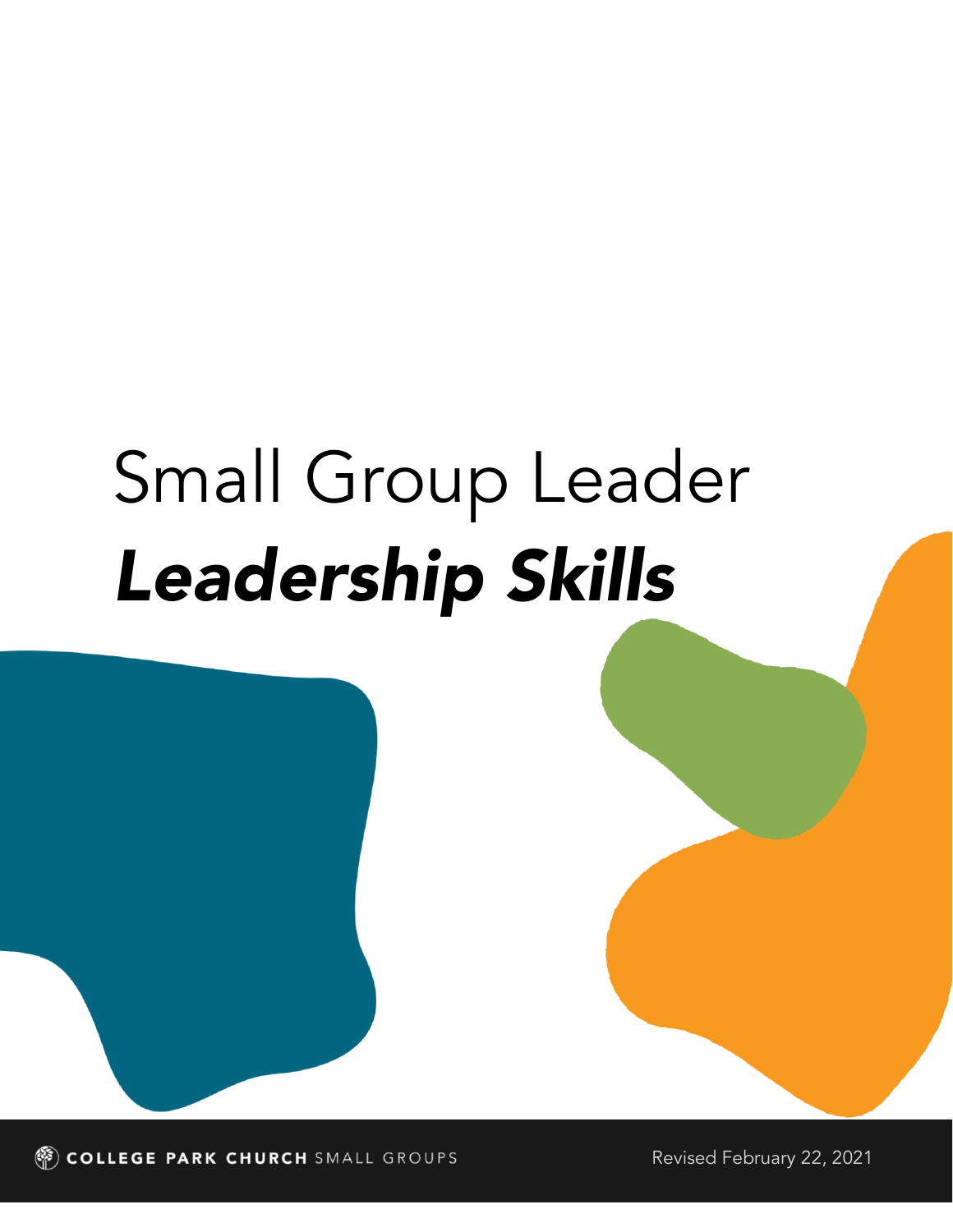Leaders need to get better.

And they get better most effectively when three components are activated:



That's why Small Group Leaders at College Park experience:

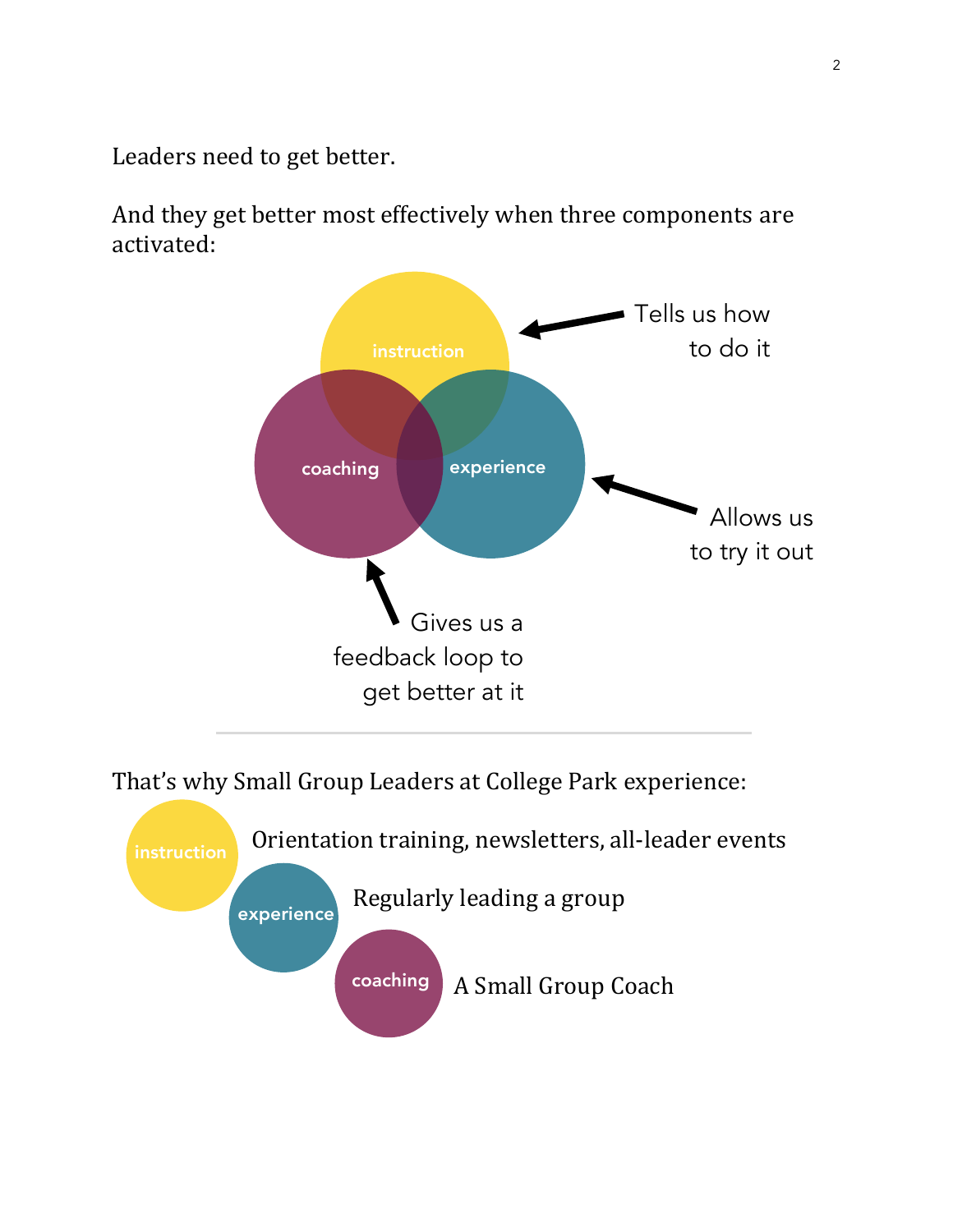But what are the leadership skills that Small Group Leaders should be developing?

These ten leadership skills help leaders accomplish the Small Group essentials:

#### **CC** CHRIST-CENTERED FOCUS ON THE WORD

- 1. Theological Development: *knowing the Bible*
- 2. Prayer: *speaking with God*
- 3. Discussion-leading: *facilitating group discussion*
- 4. Communication: *communicating with clarity and relevance*

#### **II** INTENTIONALLY INVASIVE

- 5. Soul Care: *helping apply the Bible to sin and suffering*
- 6. Problem-solving: *finding and fixing problems*
- 7. Feedback: *giving, getting and responding to feedback*

#### **LL** LIVING LIFE TOGETHER

- 8. Love: *welcoming people in*
- 9. Consistency: *showing up and staying the course*

#### **OO** OUTWARD ORIENTED

10.Goal-setting: *identifying and achieving what's best*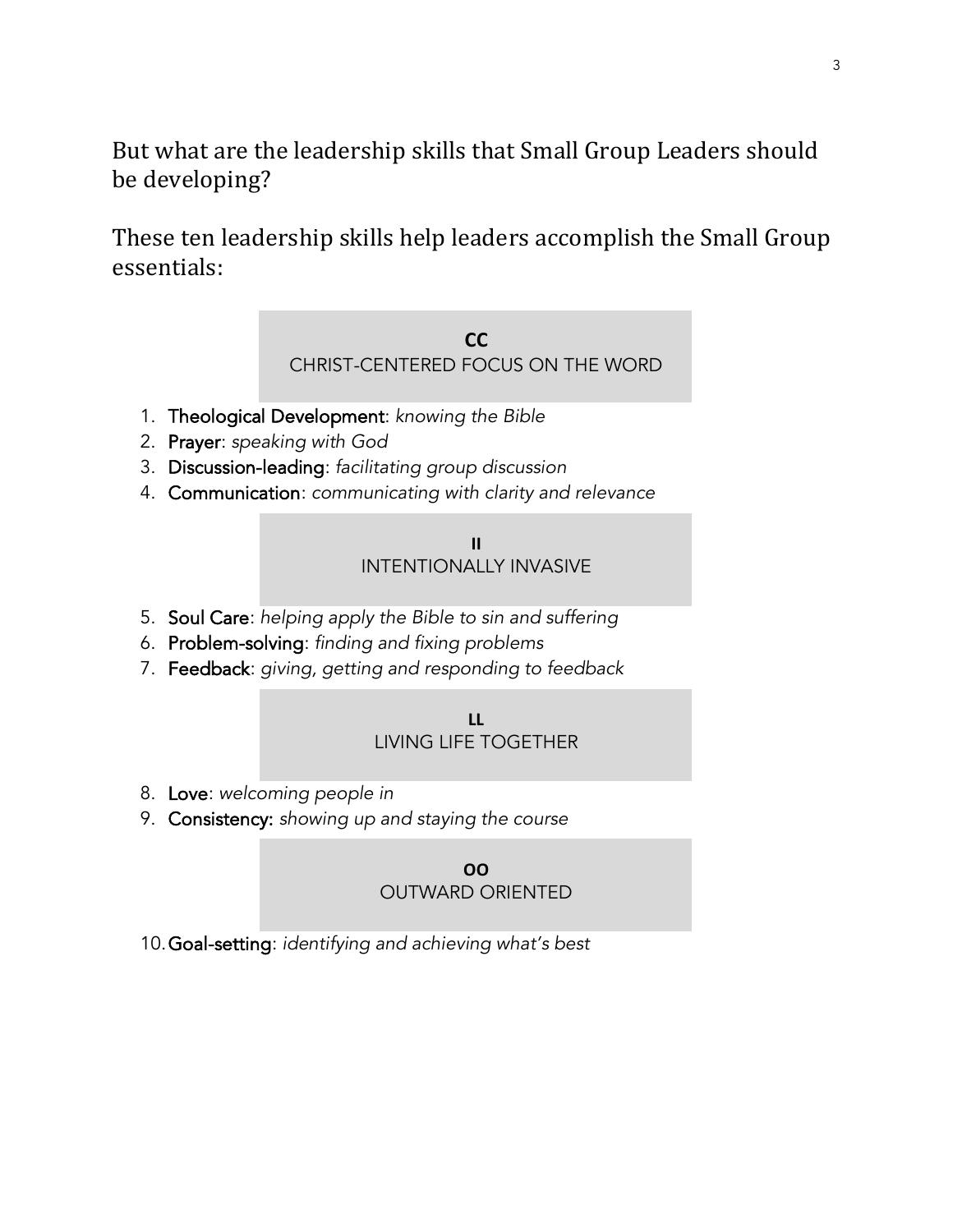#### **CC** CHRIST-CENTERED FOCUS ON THE WORD

#### 1. Theological Development: *knowing the Bible*

Leaders need to know their Bible. Those that you lead are gathering so that they can hear God speak to them and apply his words to their lives.

- First, leaders must know the **gospel** and be "preaching the gospel to themselves daily" so that they can keep applying Christ's work to their own lives and to those they lead.
- Second, leaders should be learning Scripture regularly through **inductive Bible study**: examining a passage for its meaning, then for how to apply it. This can happen through personal study/devotions as well as during group discussion time.

There are also other Bible study approaches that leaders should be aware of and growing in, including:

- **Systematic Theology**: understanding what the Bible speaks about various categories or topics (such as "sin," "marriage," or "angels")
- **Biblical Theology**: realizing that the whole Bible is one story and one authoritative canon, and how to track themes throughout the whole Bible (like how "sacrifice," "temple," "rest," or "God's people" develop over the course of redemption history)
- **Historical Theology**: knowing what other Christians throughout time have thought about a passage, topic, or theological idea. This is not the most important type of theology (because it focuses on the Christian thinker instead of the text itself), but saints throughout time do help us understand Scripture better (such as Augustine, John Calvin, or A.W. Tozer).

# QUESTIONS

- Are you reading God's Word regularly? What are you learning and applying from your regular personal devotions?
- What questions are popping up from group discussion that you don't know biblical answers for?
- What resources are helping you grow in thinking biblically right now (Bible passages, books, sermons, blogs, podcasts, etc.)?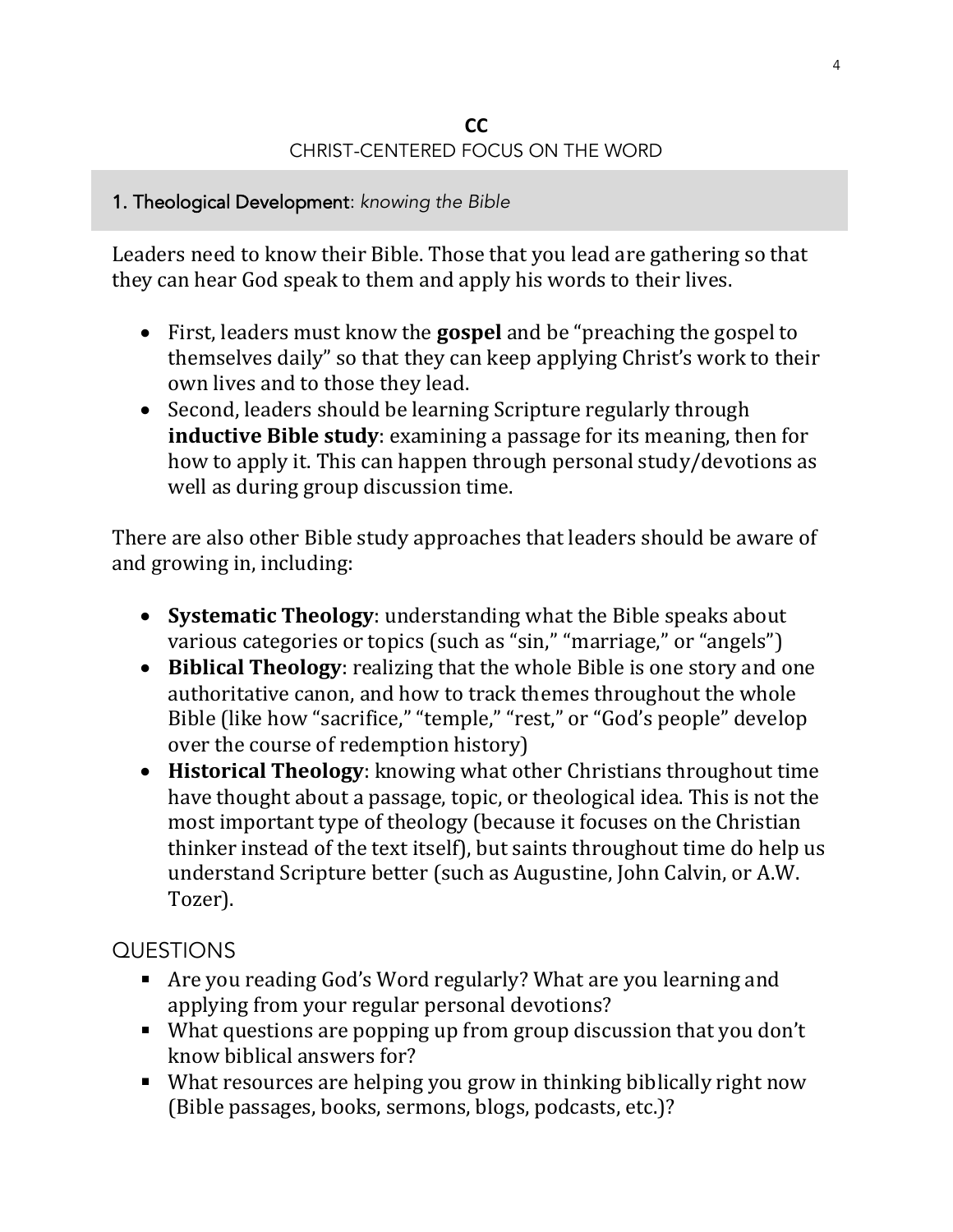| <b>ESV Study Bible</b>      | A Gospel Primer for Christians          | Message of the OT: Promises |
|-----------------------------|-----------------------------------------|-----------------------------|
| <b>Blue Letter Bible</b>    | (Vincent)                               | Made (Dever)                |
| <b>The Gospel Coalition</b> | <b>Gospel Fluency (Vanderstelt)</b>     | Message of the NT: Promises |
| <b>Desiring God</b>         | <b>Systematic Theology (Grudem)</b>     | Kept (Dever)                |
| <b>BibleProject</b>         | <b>God's Big Picture: Tracing the</b>   |                             |
|                             | <b>Storyline of the Bible (Roberts)</b> |                             |
|                             |                                         |                             |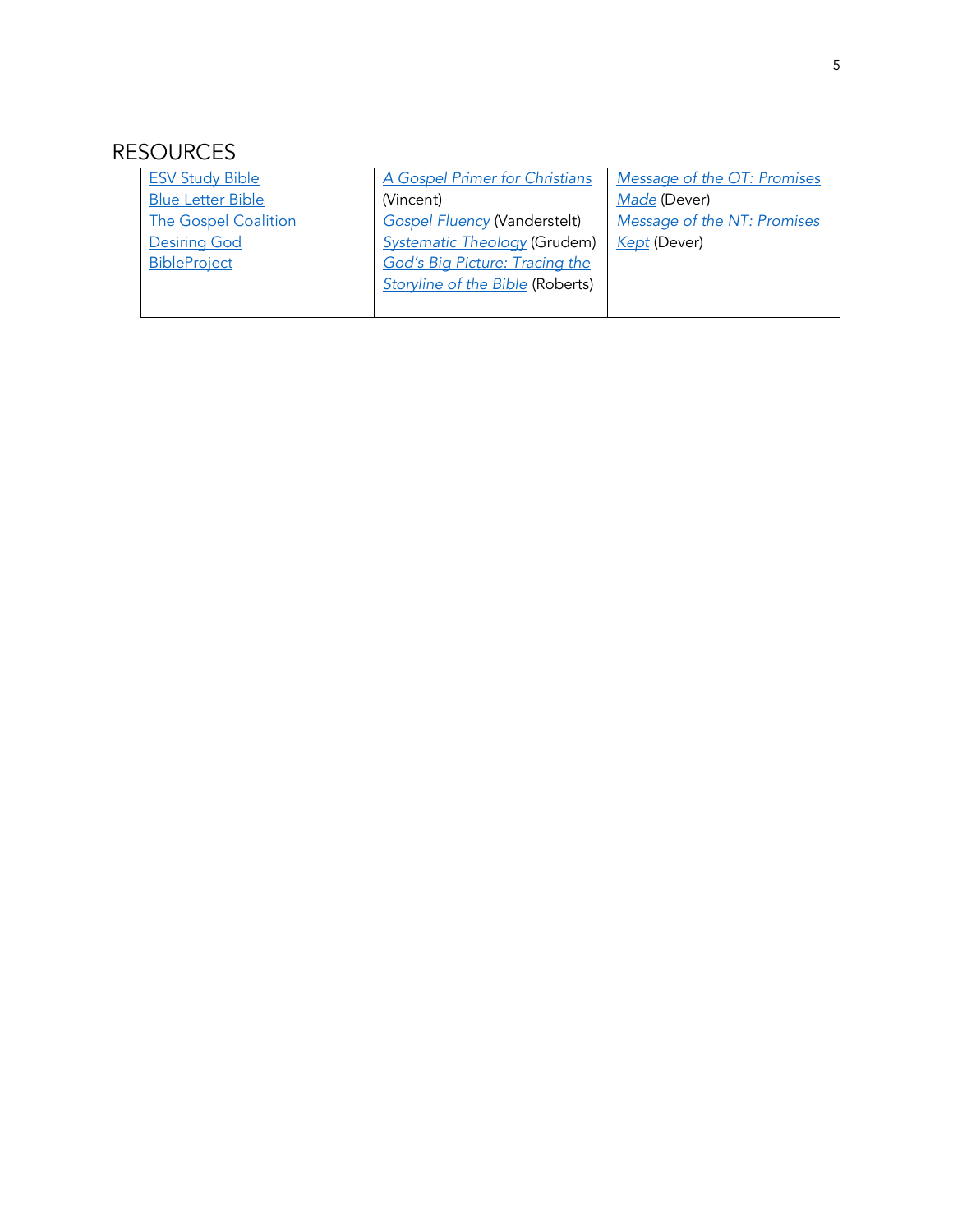#### **CC** CHRIST-CENTERED FOCUS ON THE WORD

#### 2. Prayer: *speaking with God*

In the words of author Craig Hamilton, "Unfortunately, even though I know and have experienced the power of prayer over and over again, prayer is often the first thing I give up and the last thing I try." <sup>1</sup> Instead, prayer should be the first thing we go to—in our lives and in our group.

Plan for prayer. If you don't intentionally reserve time for yourself or during your group gathering, it won't happen.

Pray by praying. Don't spend the whole time sharing prayer requests. Make sure your group actually prays: whether that's by praying immediately after someone shares, having people "share" *by* praying for themselves out loud, or splitting into smaller segments (men, women, or pairs) to have enough time to share and pray.

There are a number of formats for prayer to explore in order to deepen intimacy, communion, and alignment with God:

- **What you've discussed**: Have the group pray in response to what you've discussed together, thanking the Lord, and asking for help you live it out during the week.
- **Worship-based prayer**: Like College Park's Worship-Based Prayer nights, first praise God for who he is and thank him for what he's done. Only after this offer your needs to him. First, seek his face; then seek his hand.
- **A.C.T.S. model**: Engage in Adoration (praise), Confession (our sin), Thanksgiving (for what God's done), and Supplication (sharing our requests).
- **Confession**: Particularly if you utilize men's/women's breakout times for prayer, this can be an opportunity for confession and restoration. Allow people to confess/share their sins from the past week, and then allow another person to extend God's restoration to them  $(1$  John 1:8-9) and pray for their restoration and repentance.

<sup>1</sup> Craig Hamilton, *Wisdom in Leadership* (Matthias Media, 2015), 43.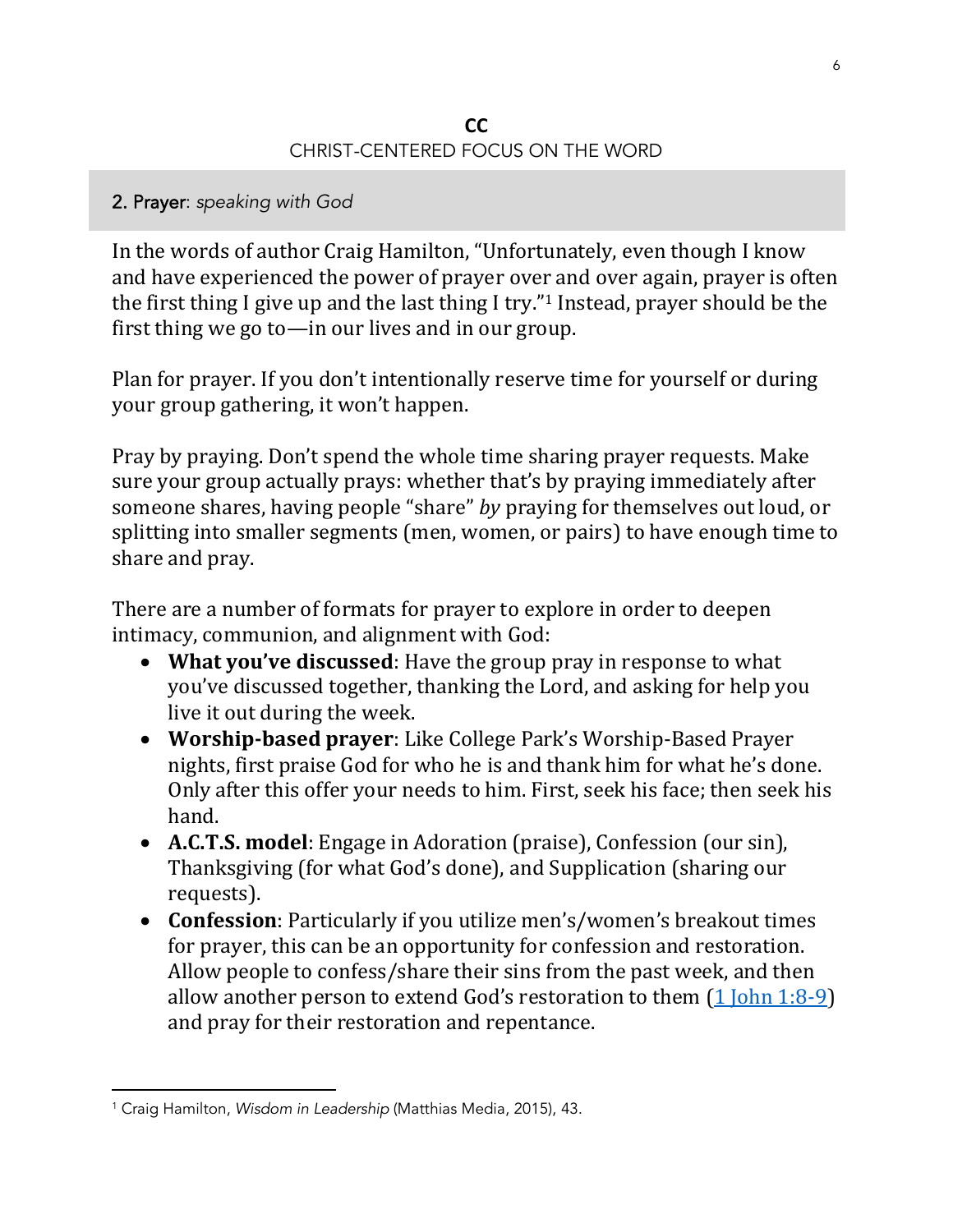- **Pray Scripture**: Use a psalm or one of Paul's prayers as your words to pray to God (feel free to add your own words).
- **Lament**: Learn to give to God your pain through lament: Turn, Complain, Ask, Trust.
- **Specific request or person**: Is there a big pressing need in someone's life? Focus prayer on lifting up that person or need.
- **Fasting**: Abstaining from food (for a day, etc.) allows time to express your dependence on the Lord and seek him in prayer.

As leaders, prayer is mandatory. It should be the first thing we do. And it should be something we model throughout our weeks, not just during a gathering.

# QUESTIONS

- What do your personal times of prayer look like right now?
- What are you praying about for yourself right now? What are you praying about for others in your life?
- What kind of things are your group members praying about: physical/situation needs or spiritual needs? How can you help them grow in their prayer focus?

| <b>Bible: Psalms</b>          | <b>CPCSmallGroups.net articles</b> | "The 4 Basics of Lament" |
|-------------------------------|------------------------------------|--------------------------|
|                               | on Prayer                          | (Vroegop)                |
| "A Complete List of the       |                                    |                          |
| Apostle Paul's Prayers in the | "Praying the Bible with Don        | Dark Clouds, Deep Mercy  |
| Bible" (Halloran)             | Whitney: Day 1" (video)            | (Vroegop)                |
|                               |                                    |                          |
|                               | <b>Praying the Bible (Whitney)</b> |                          |
|                               |                                    |                          |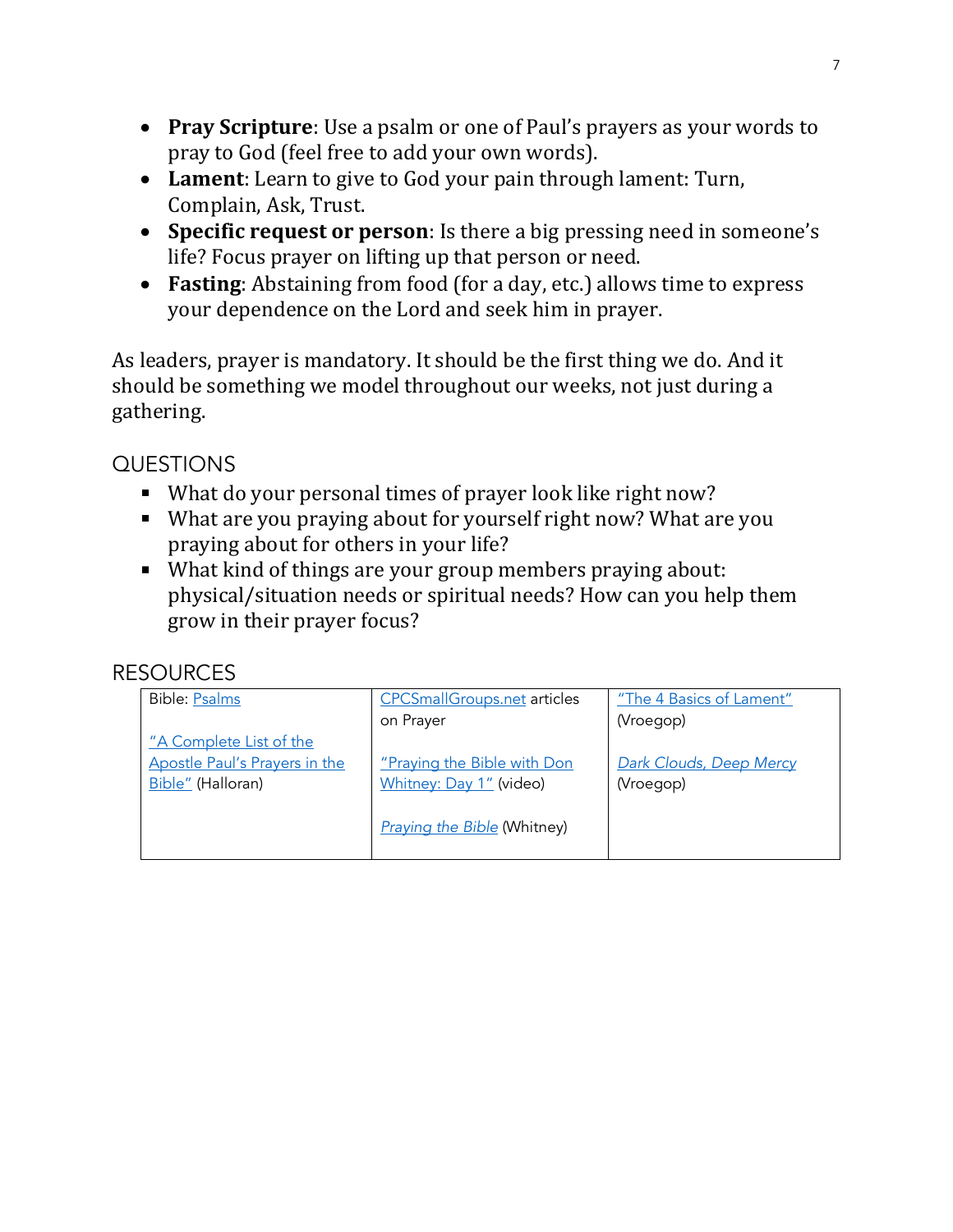#### **CC** CHRIST-CENTERED FOCUS ON THE WORD

### 3. Discussion-leading: *facilitating group discussion*

Leading a discussion is much more of an art than a science. It takes situational wisdom, patience, and finesse. But the pay-off is huge. People experience fresh insight, sharp conviction, and real comfort.

Most Small Group discussions are a form of **inductive Bible study** (examining a passage for its meaning, then for how to apply it). The focus of a discussion time should not be just on what the pastor said on the passage or what a book says about a topic but on discerning what the Bible itself says on this topic.

Don't allow your own desire to share content overwhelm the discussion time: you need to lead people toward processing, exploration, and discovery. This is key to how they are going to be transformed. Good discussion leaders often talk least.

Two key sub-skills to Discussion-leading are:

- **Question-asking**: Forming and presenting good questions that get people interacting (avoid "yes/no" and "why" questions). Don't be afraid of 10-20 seconds of silence after you ask a question; give people time to settle in and respond.
- **Active Listening**: Pay attention what people say so that you can have them or others build upon it, take it deeper, or respond to it. Use your face and body language to communicate that you are listening.

# QUESTIONS

- What are the biggest hurdles in discussion times right now (e.g.: people not sharing, one person dominating, shallow discussion, etc.)? What are some options you can initiate to help solve these hurdles?
- Have you gotten feedback from your group members on how you can improve your discussion-leading? How can you get this from them effectively?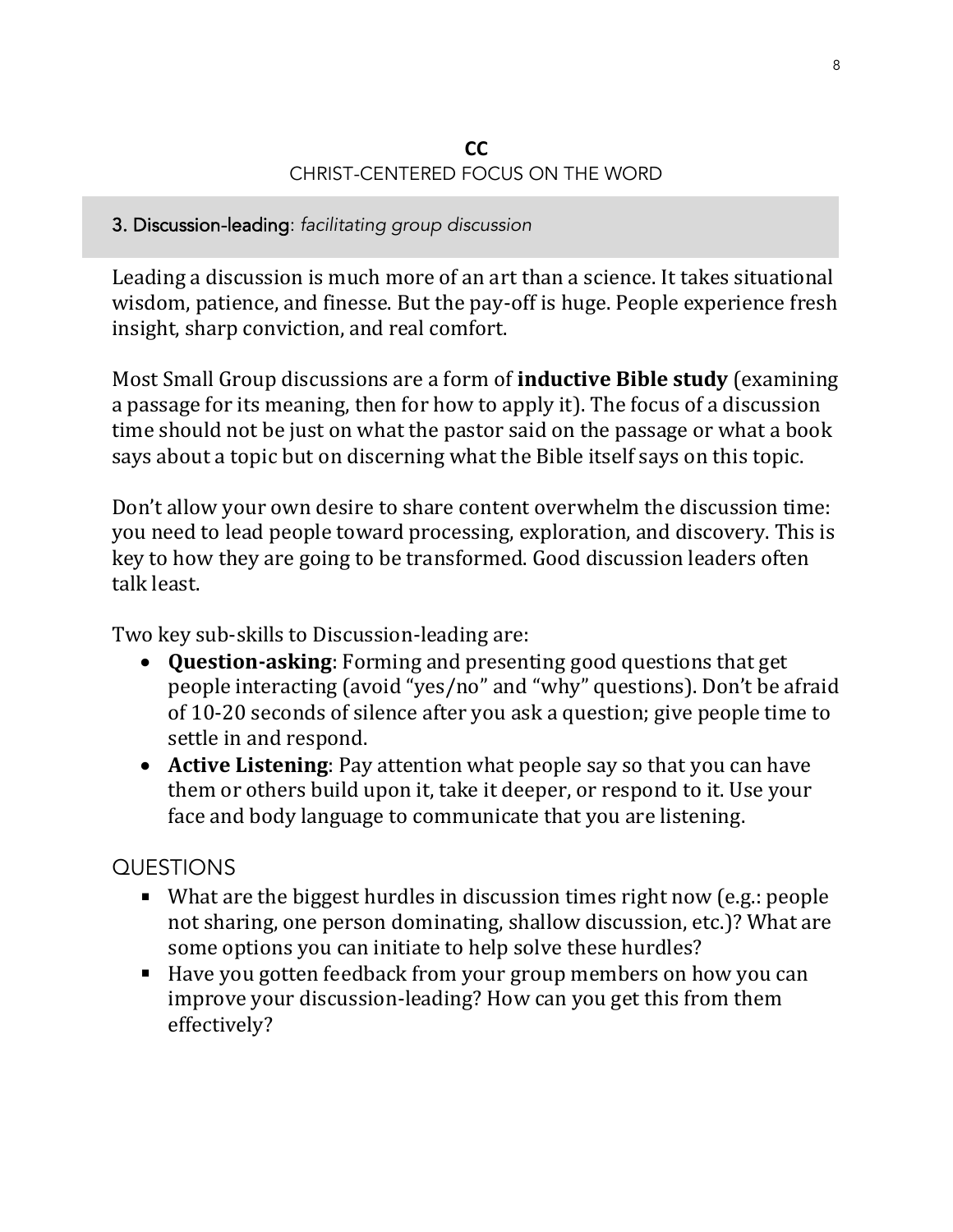| <u>"You Only Need These 3</u>    | "Did You Miss 'Asking Good | <u>"What Are We Going to</u> |
|----------------------------------|----------------------------|------------------------------|
| <b>Questions to Lead a Group</b> | Questions'"                | Study?" (Kyle Schulenborg,   |
| Discussion" (Bob Martin,         | (CPCResources.net)         | CPCResources.net)            |
| CPCResources.net)                |                            |                              |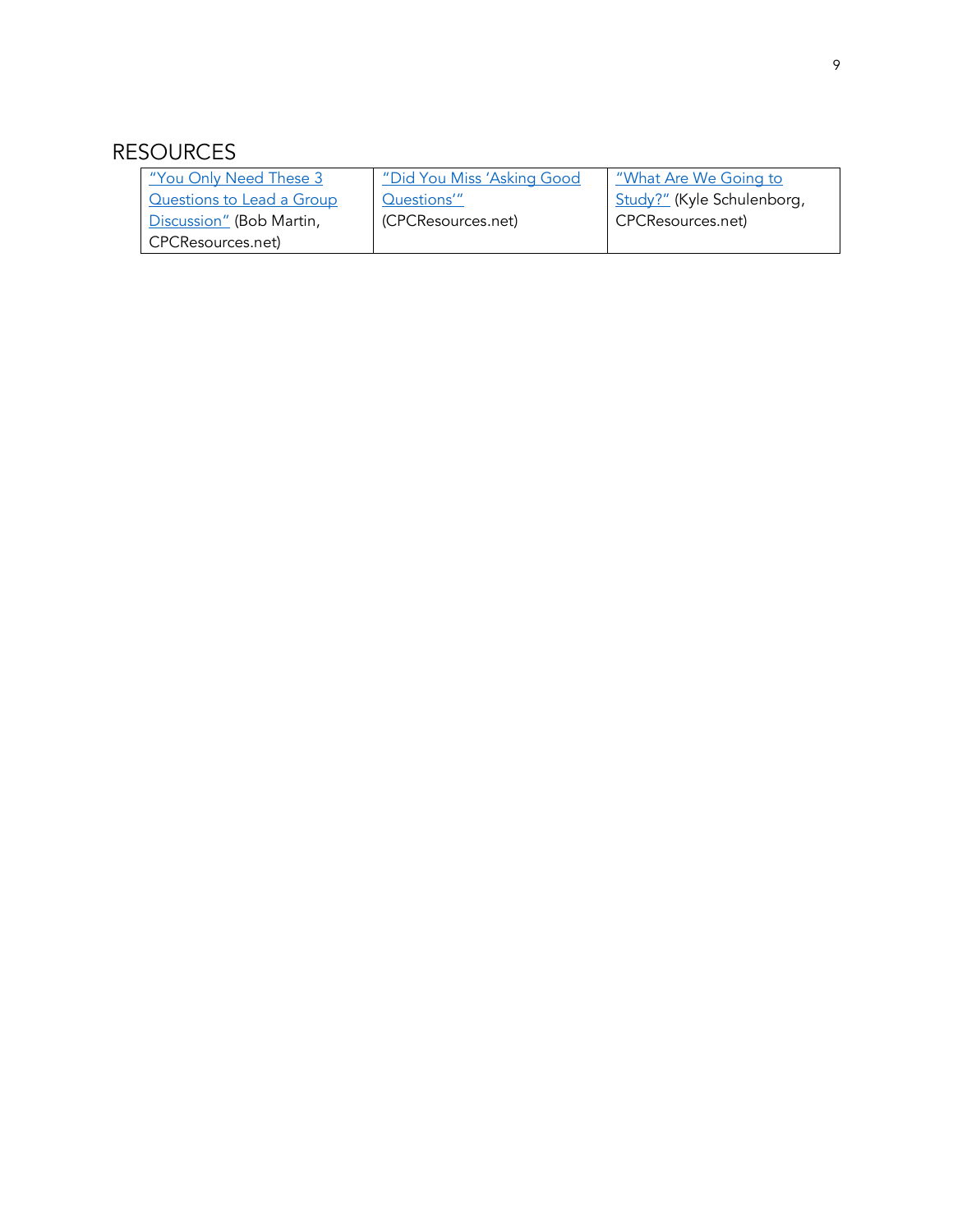#### **CC** CHRIST-CENTERED FOCUS ON THE WORD

4. Communication: *communicating with clarity and relevance*

As a Small Group Leader, you are a communicator. You wear a number of different hats simultaneously, and each of them requires the ability to communicate answers to important questions:

- *Visionary*: What's the vision of the group? Why do you exist? How do I help move this group forward?
- *Planner*: What are we doing? When are we doing it? What are the details?
- *Discussion Leader*: What are we learning together? What's true (versus not true)? How does it apply?
- *Friend*: Am I wanted here? Do we have a close and deepening relationship?
- *Counselor*: Can I share where I'm struggling? What are God's answers for my pain and sin?
- *Problem-solver*: If there's an issue, how will we resolve it?

There are also a number of contexts in which you need to communicate effectively:

- With the entire group at the same time
- $\bullet$  1-on-1
- Encouraging positive behavior
- Confronting bad behavior
- During the gathering
- During the week
- With those you naturally get along with
- With those that you don't

Here are 4 principles to consider when communicating with group members. Communication should be:

- 1. **Timely**: so people can respond, honoring their time
- 2. **Accurate**: true, realistic, honest, biblical
- 3. **Clear**: to-the-point, understandable, clear actionables if needed
- 4. **Relational**: including encouragement and personal warmth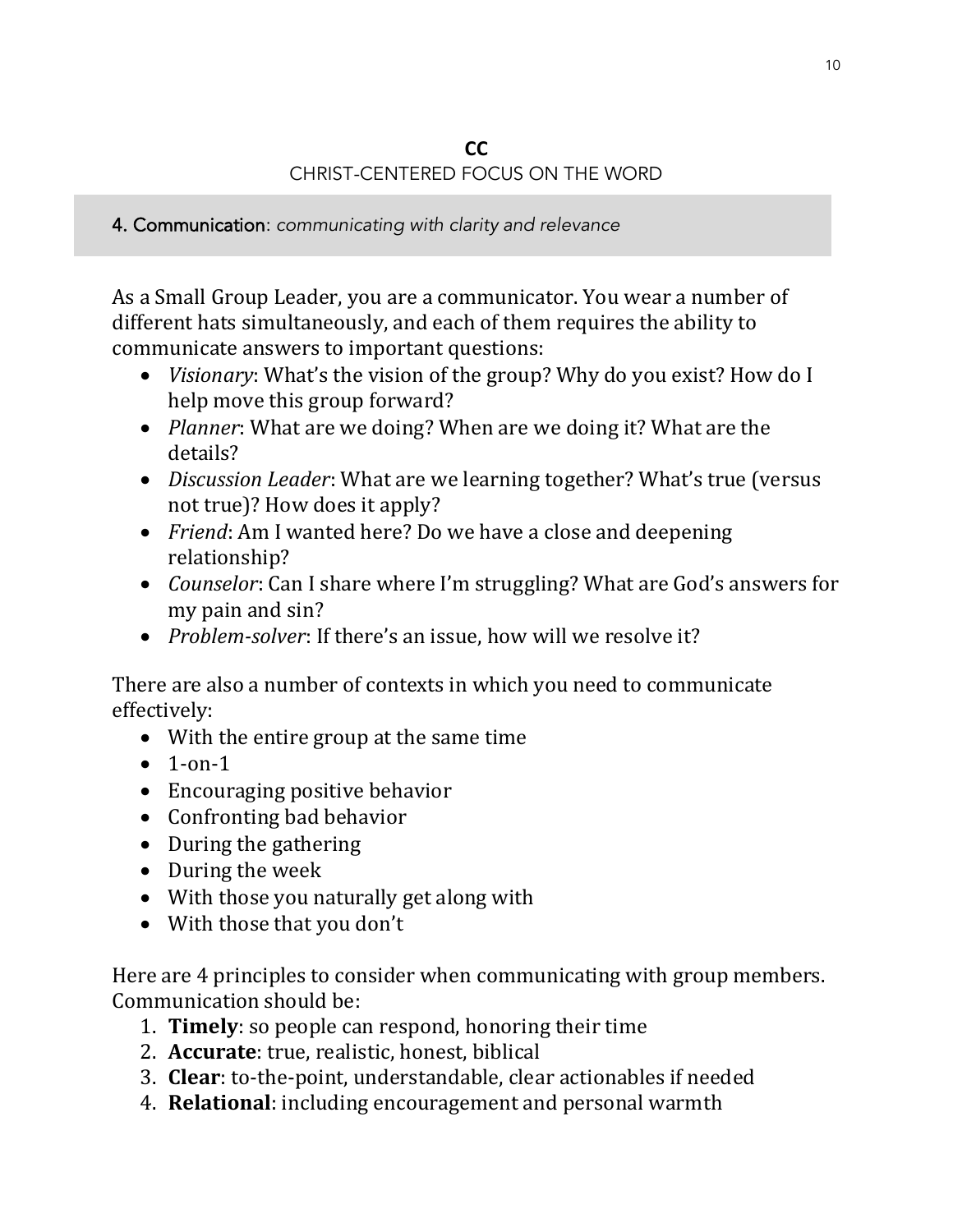# QUESTIONS

- On a scale from 1-10, how would you rate yourself as a communicator? Why? What would you need to do to improve?
- What are the situations in which you feel most confident that your communication is being effective? When are you least confident?

| "Better Than Instagram: How    | "How Do I Lead the Men In   | "How Do I Lead the Women In |
|--------------------------------|-----------------------------|-----------------------------|
| To Form Digital Relationships" | My Group?" (Mark Schuitema, | My Group?" (Karen Pourcho,  |
| (Bob Martin,                   | CPCResources.net)           | CPCResources.net)           |
| CPCResources.net)              |                             |                             |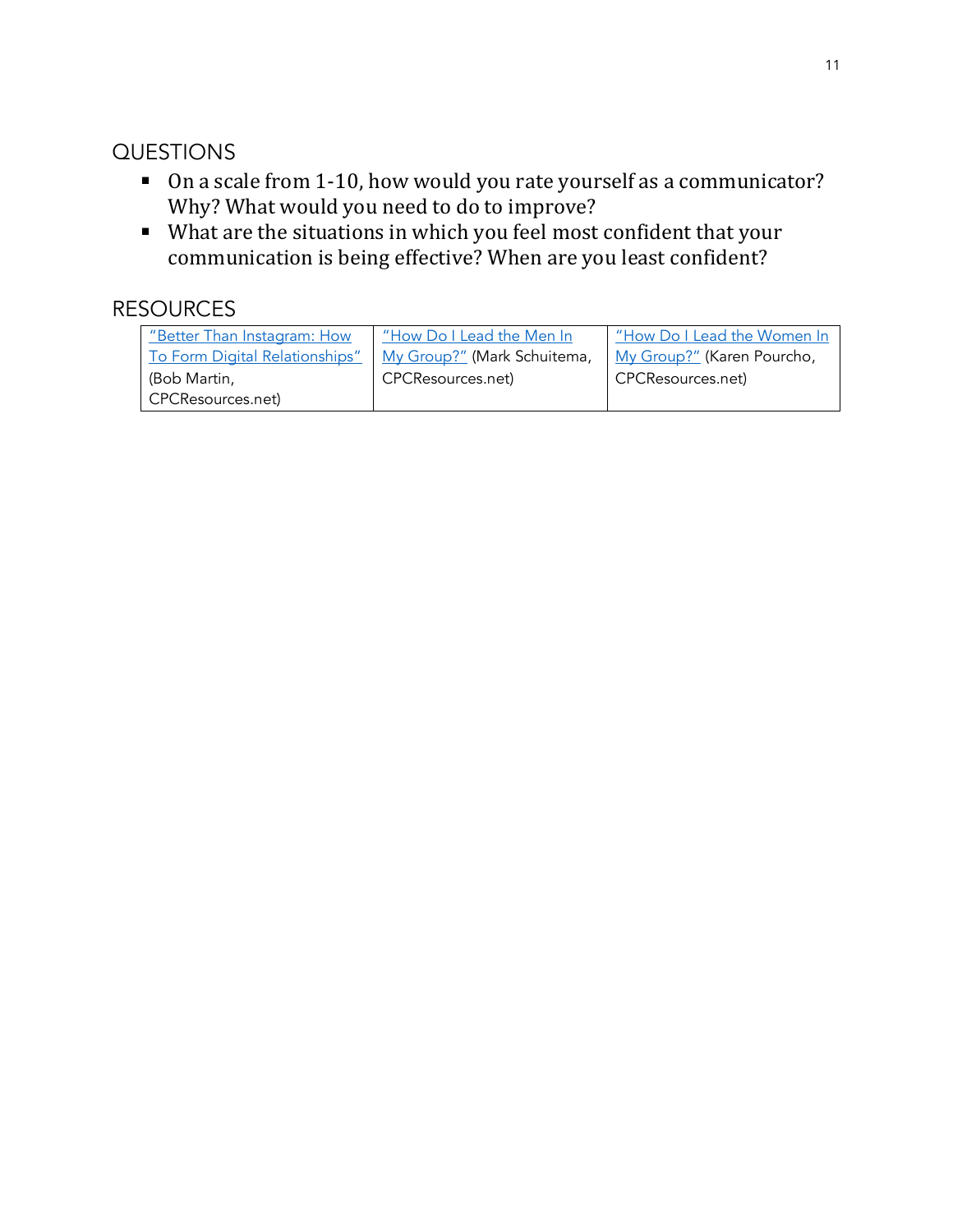5. Soul Care: *helping apply the Bible to sin and suffering*

Soul care is helping apply the Bible to sin and suffering. This can occur in everyday interactions as well as focused intensive counseling sessions. It involves 4 dynamics:

## **1. Emotional Intelligence**

We need to be aware of ourselves and the other person. Emotional intelligence (which could also be called emotional awareness, "[relational](https://rw360.org/emotional-intelligence/)  [wisdom](https://rw360.org/emotional-intelligence/)," or social skills) helps us evaluate:

- How am I feeling?
- How is the other person(s) feeling?

It prevents us from solely operating out of our emotions, or reacting to others emotions, but instead becoming aware of them to thoughtfully act or react with empathy (Rom. [12:15\)](https://www.biblegateway.com/passage/?search=Romans%2012%3A15&version=ESV) and situational wisdom for wht is needed in the moment [\(Eph. 4:29\)](https://www.biblegateway.com/passage/?search=eph+4%3A29&version=ESV).

#### **2. Listening**

Helping others starts by listening well [\(James 1:19\)](https://www.biblegateway.com/passage/?search=james+1%3A19&version=ESV). What is the person communicating about their struggle? What do their words (verbals) and body language (non-verbals) communicate? How serious are they about this struggle? What worries them most about it?

#### **3. Question-asking**

Question-asking allows you to help the person discover their own heart, God's will, and how to heal and move forward.

- What do they want to see change (just circumstances, or something within them)?
- What do they see as the underlying concern?
- What are some first steps they think they should take to address it?
- If Jesus were in the room, what would he say to them?

When [asking questions](https://cpcsmallgroups.net/did-you-miss-asking-good-questions/), avoid "why" questions. Instead use "who," "what," "where," "when," and "how."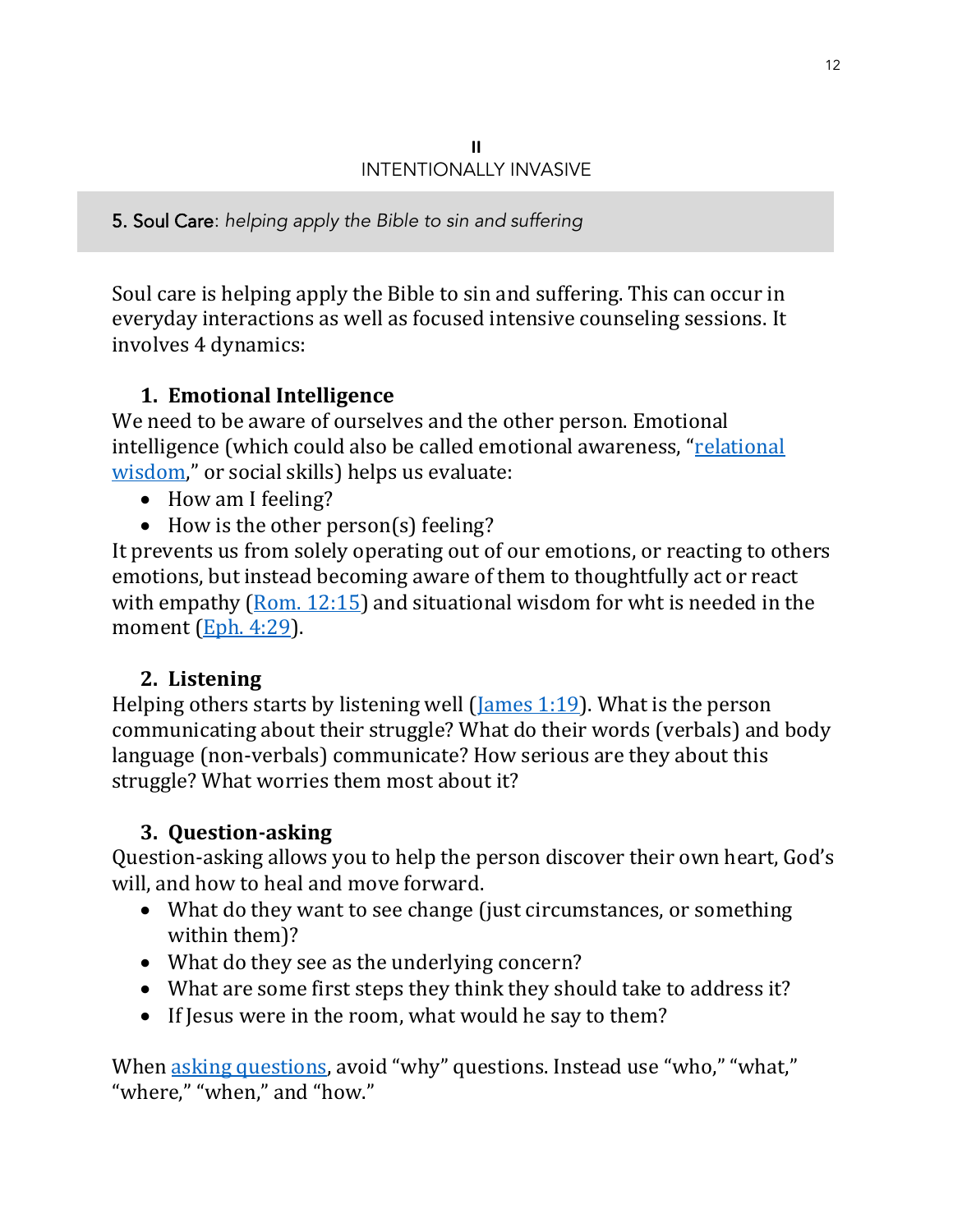# **4. Application of Scripture**

We want to faithfully help ourselves and others believe in and follow God's Word in order to turn from sin or heal from suffering. The Bible addresses:

- Depression [\(Psalm 88\)](https://www.biblegateway.com/passage/?search=ps+88&version=ESV)
- Anxiety  $(Phi. 4:6-7)$
- Anger (Eph.  $4:26-27$ )
- Lust  $(Eph. 5:3)$
- Adultery [\(Heb. 13:4\)](https://www.biblegateway.com/passage/?search=heb+13%3A4&version=ESV)
- Fear (Psalm  $56:3-4$ )
- Weariness [\(Isa. 40:31\)](https://www.biblegateway.com/passage/?search=isa+40%3A31&version=ESV)

But the Bible also displays to us the big picture of God's redemptive plan:

- That God created everything good (including humans to flourish and know him)
- That sin damages everything in our lives (including our desires, relationships, and our relationship with God)
- That Jesus saves our souls and begins our work of life-long personal and relational transformation by his Holy Spirit
- That God will one day bring a New Heavens and New Earth

We need to be careful not to apply Bible verses like band-aids. Instead, we need to patiently apply Scripture in sensitive and relevant ways to where the person is at and where they need to move ahead.

There are situations where these 4 dynamics will uncover that more is needed: specific help from a trained or professional counselor, medication or hospitalization, involvement by government authorities, or additional lifestyle shift dynamics (diet, exercise, etc.).

# QUESTIONS

- How willing are you to help a group member if they were to bring up an area of significant sin or suffering? What would you do first?
- What questions would you ask someone who was grieving? What questions would you ask someone who was struggling with anxiety? What Scripture passages would you point them to, and how would you go about doing that (timing, etc.)?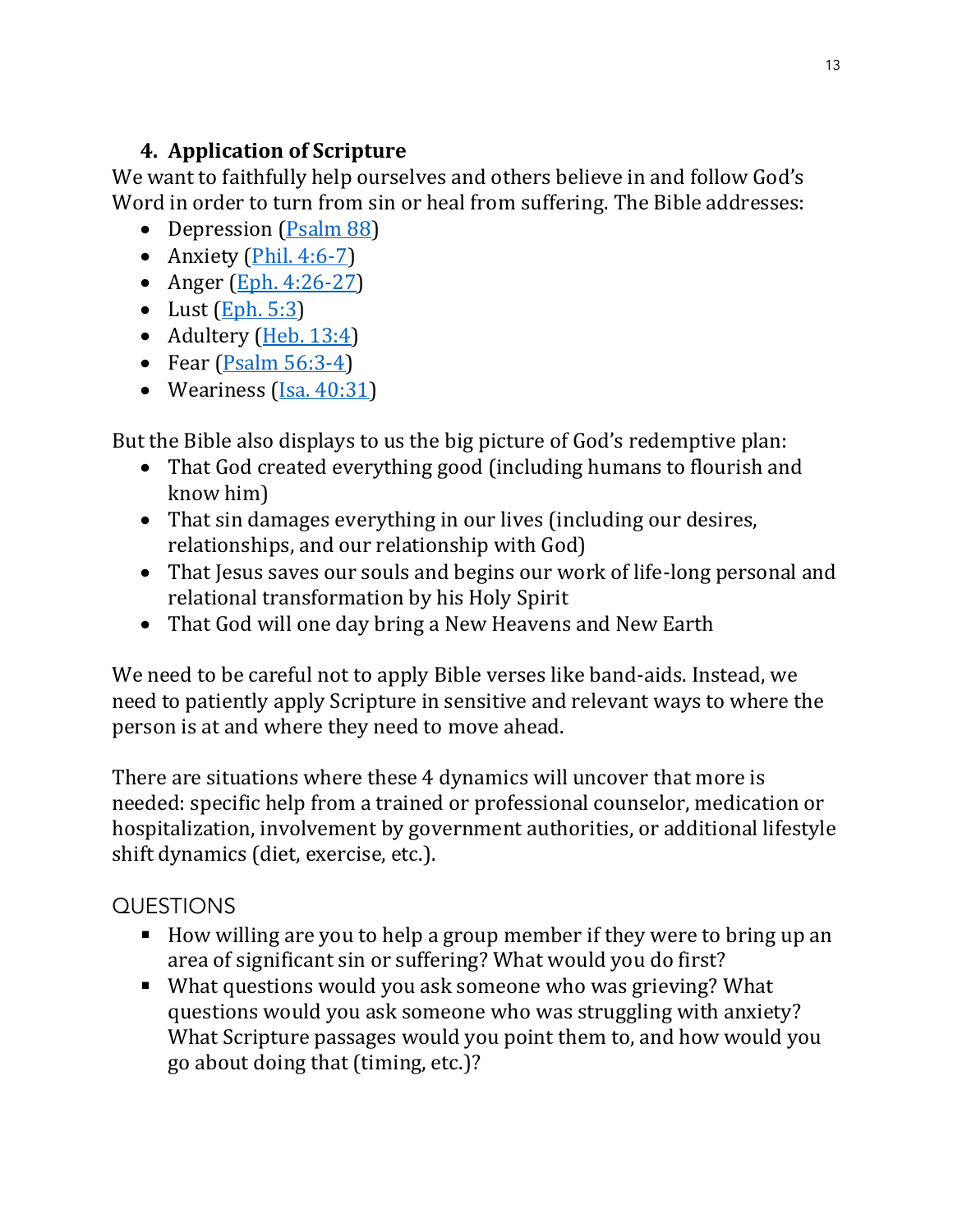- What would you do if someone shared about a sin that you didn't feel equipped to handle on your own with them?
- What is one area of sin or struggle that you feel personally passionate about or would like to learn more about?

| Side by Side (Ed Welch)            | "Levels of Care"                   | "5 Questions about Mental   |
|------------------------------------|------------------------------------|-----------------------------|
|                                    | (CPCSmallGroups.net)               | Illness" (David Murray)     |
| Instruments in the Redeemer's      |                                    |                             |
| Hands (Paul Tripp)                 | "How Levels of Care Change         | "How to Respond to Sexual   |
|                                    | the Game" (Bob Martin)             | Sin" (Ryan Berg)            |
| <b>Christian Counseling &amp;</b>  |                                    |                             |
| <b>Education Foundation (CCEF)</b> | <u>"Sample Questions for Beinq</u> | "Christianity & Depression: |
|                                    | Intentionally Invasive"            | Two Myths" (Jeff Ballard)   |
| Relational Wisdom 360 (led by      | (CPCSmallGroups.net)               |                             |
| Ken Sande)                         |                                    | "Did You Miss the Abuse     |
|                                    |                                    | <b>Training Event?"</b>     |
|                                    |                                    | (CPCSmallGroups.net)        |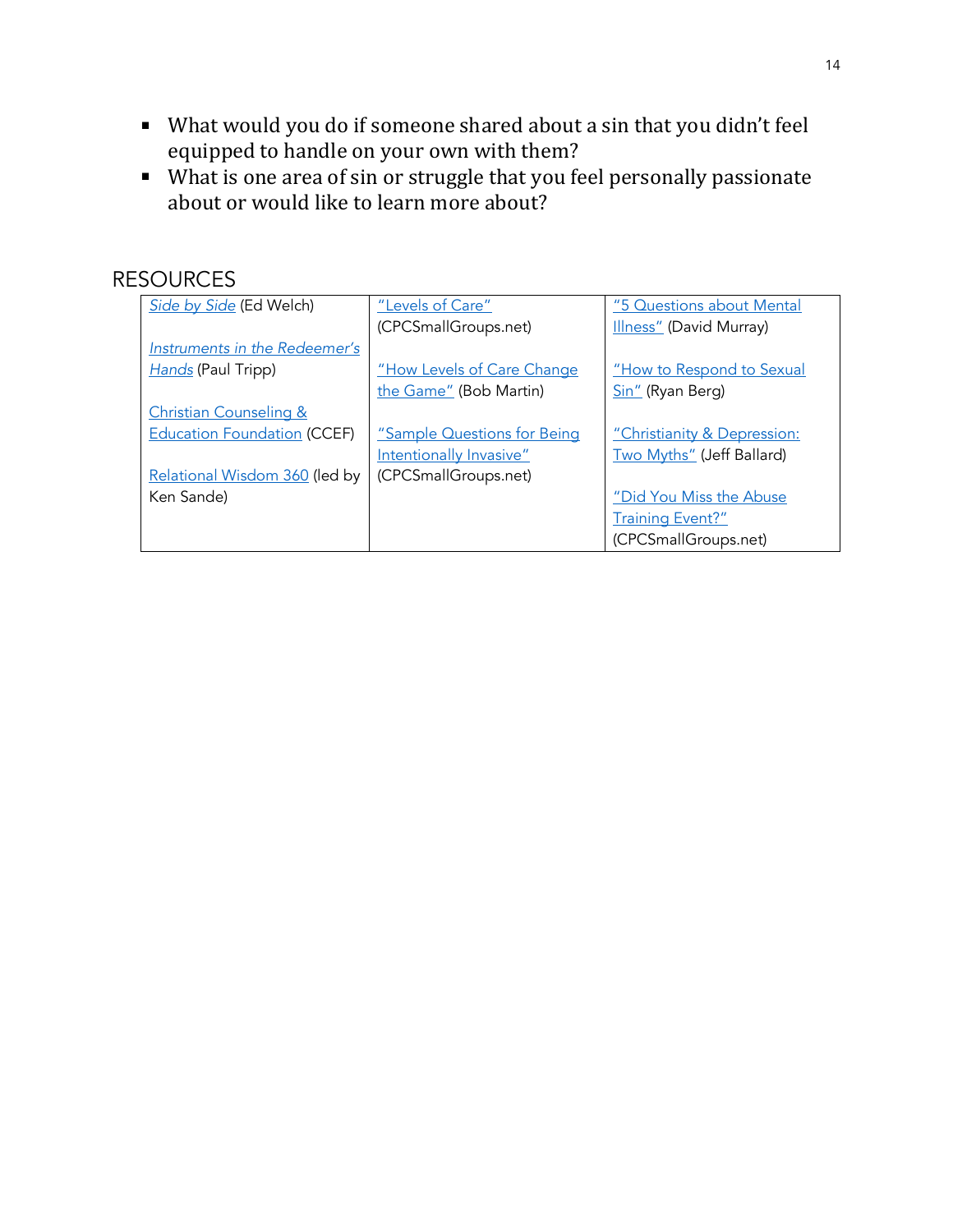6. Problem-solving: *finding and fixing problems*

ī

l

As a leader, you identify and resolve problems. There are three *wrong* ways you can view a problem2:

- 1. **As No Problem:** If you think you have no problem, this could be because of pride (and a fear that we'll be seen as contributing to a problem) or because it doesn't look like a problem (it's "not that big of a deal right now"). Be willing to say "Yes, that's a problem."
- 2. **As The Wrong Problem:** What may seem like a problem with a process (not communicating clearly about the structured time of the gathering) is actually a problem with people (one person consistently talks too long without regard for the time), or what may seem like a spiritual problem ("People don't care about showing up on time! It's not a priority to them!") is actually a logistical problem (hard to find parking in your neighborhood). Identify the problem correctly.
- 3. **A Hopeless Problem:** Problems can shock or disappoint us. But they shouldn't overwhelm us  $(2 \text{ Cor. } 4:8)$ . When you face a big or complex problem, pray, think it through, ask for outside perspective, and do your best to resolve it. Be aware that there are always some things that we won't be able to control. But we can always make a change in the areas we can control.

So, how should we view a problem? As an opportunity to be a redemptive agent in our area of leadership. Take [these four steps](https://cpcsmallgroups.net/coaching-using-the-g-r-o-w-model/) to address problems (these often happen with your Coach):

- Identify the problem
- Note the reality of why this is a problem
- Evaluate options (more than one!)
- Commit to being willing to taking the next step

<sup>2</sup> I am indebted to Craig Hamilton's *Wisdom in Leadership* pp.153-158 (Matthias Media, 2015) for this summary of three views on problems.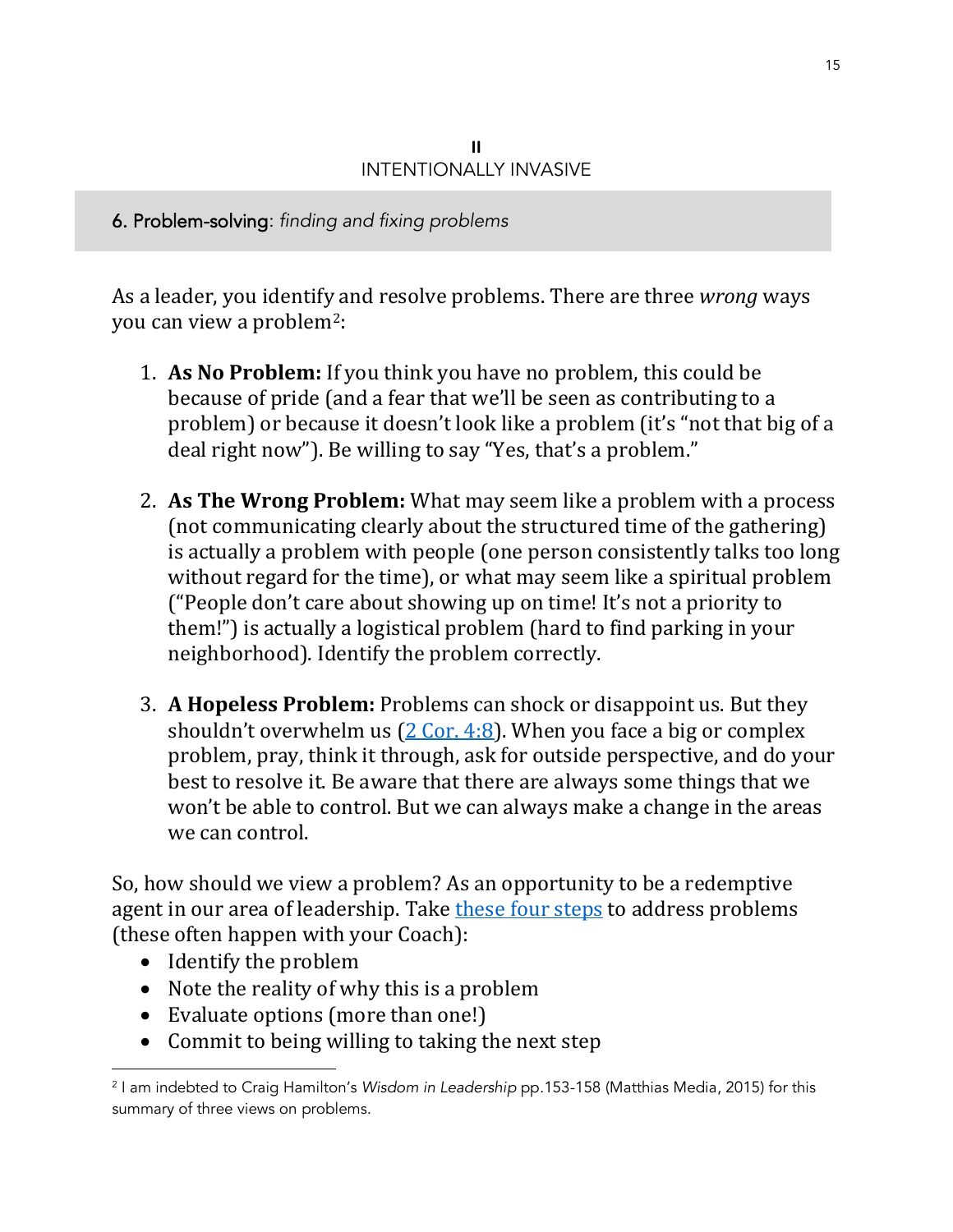Then, be willing to circle back again with yourself and/or your Coach to evaluate again what the next step will be after that.

## **Conflict Resolution:**

One important sub-skill under problem-solving is conflict resolution: resolving relational conflicts. Interpersonal conflicts happen frequently in community, and we need to be ready to step in to address others who are in direct conflict with us or to step into to mediate conflict between two other parties.

## QUESTIONS

- Do you feel like you are quick or slow to identify and address problems? What contributes to that quickness/slowness (what makes you want to move at that pace)?
- What is one problem you see right now in your group? It doesn't have to be "big." It just has to be something that could be better.
- If you were to ask the group members, what would they say is one problem in the group right now?
- Who in your group is the most helpful for helping you diagnose problems? Why? (Are they the one causing issues? Are they vocal about problems? Are they close to you?)

| <b>Crucial Conversations (Kerry</b> | The Peacemaker: A Biblical          | "Coaching Using the G.R.O.W. |
|-------------------------------------|-------------------------------------|------------------------------|
| Patterson)                          | <b>Guide for Resolving Personal</b> | Model" (CPCSmallGroups.net)  |
|                                     | Conflict (Ken Sande)                |                              |
| "Video Review for Crucial           |                                     |                              |
| <b>Conversations by Kerry</b>       | "Biblical Peacemaking -             |                              |
| Patterson" (Callibrain) (video)     | <b>Breathing Grace in the Midst</b> |                              |
|                                     | of Conflict" (Ken Sande)            |                              |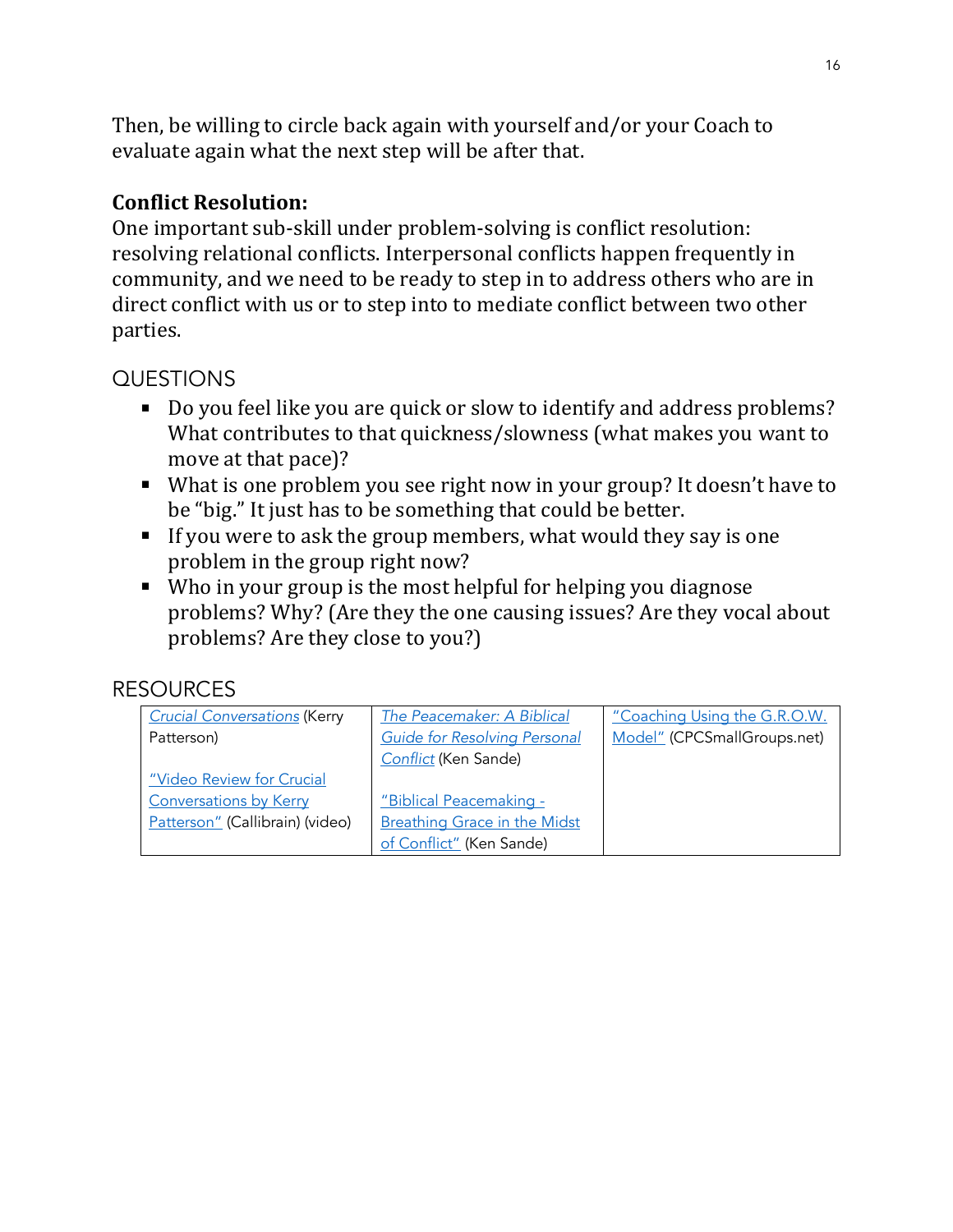7. Feedback: *giving, getting and responding to feedback*

If you're a leader, then people will criticize you. However, the best leaders don't just wait for criticism (or encouragement): they invite it. Why? Because we get better through feedback.

Don't train your group members not to communicate criticism or feedback directly to you; ask them for it. Otherwise, they'll share it with everyone but you.

Leaders should be getting clear feedback from their group at least once a year to know:

- 1. Whether they should change anything in their format or culture as a group
- 2. Whether they should continue as a group (or add more people or multiply/branch into a new group)
- 3. What the leader should do to improve

We must also give various kinds of feedback while always being patient  $(1$ [Thess. 5:14\)](https://www.biblegateway.com/passage/?search=1+Thessalonians+5%3A14&version=ESV).

# **Receiving feedback:**

ī

- *Ask for feedback:* Make people feel safe, and explicitly ask for feedback often
- *It's usually not personal:* Most feedback is about an issue, not about you personally (even if it feels that way). So focus on changing the issue, not feeling hurt.
- *When it is personal, ask forgiveness:* If you sinned against someone, ask their forgiveness and repent from that attitude/behavior/habit
- *Praise and criticism should be weighed, not counted*3: It doesn't matter the number of the encouragers or critics; what matters is

<sup>&</sup>lt;sup>3</sup> "[W]hen you find people who are insightful or can be counted on to always tell it like it is, good or bad, you'll want to give more weight to their opinions. Or when someone offers you feedback on a topic that is within her area of expertise, you will probably give more weight to her thoughts than you would to the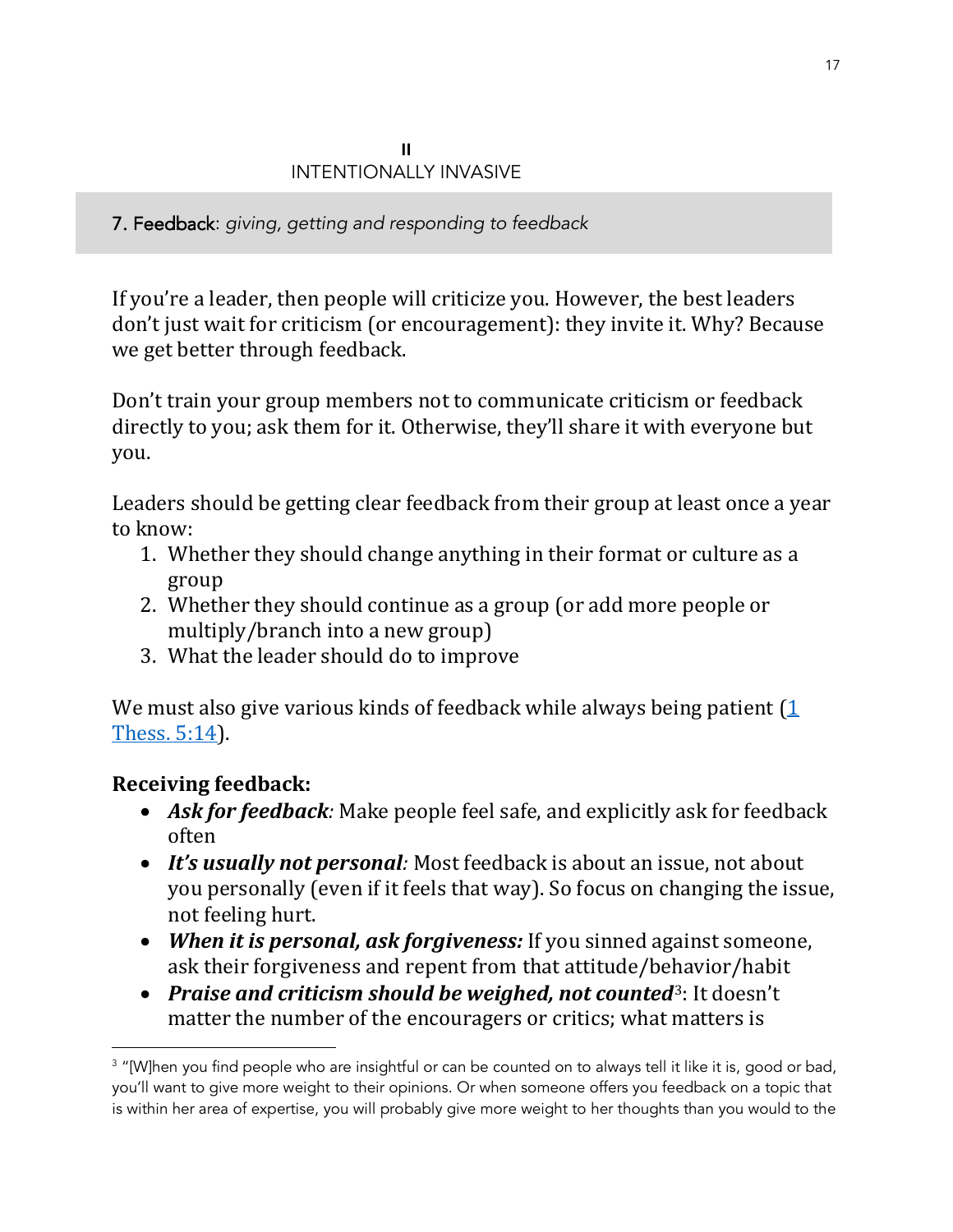whether they are trustworthy, knowledgeable, and/or are speaking what is true

- *Ask more questions*: It's okay to find out more about the nature of a "problem" someone is bringing up. Asking more about it allows you to move toward the best and most precise solution.
- *Be willing to change, or at least try*: Outside feedback should help you try things differently, even if it's for a season

Questions to ask for Feedback:

- 1. What went well? What can I/we do better next time?
- 2. What's one thing that I can do better to lead our group? (Really!)
- 3. What's one thing you see in our group that could go better? What could that look like if it was better?

# **Giving Feedback:**

- *Encourage frequently*: help them do "more and more" of what they're doing right  $(1$  Thess. 4:9-10)
- *Observation + Reason + Permission + Critique + Response:*
	- o *Observation:* "Margaret, I noticed at our last gathering that you had a lot to share about your cat. And from what I saw, I think we had less time for others to talk."
	- o *Reason*: "It's important that everyone in our group has enough time to talk, especially about their spiritual lives."
	- o *Permission:* "So can I share with you a way that I think you could do to help us make this happen?"
	- o *Critique*: "I think if you shared less about your pets during the actual discussion time (and perhaps did that during our meal time or after the meeting), that would allow us to hear more from you and others in the group about how we're doing spiritually and interact about the passage."
	- o *Response:* "Do you agree with that feedback? What do you think?"
- *Issue-Focused & Solution-Oriented*:
	- o When giving people criticism, be specific. Focus on the issue that is to be solved or improved, not on the person (as if something is wrong with them or that they are "all wrong").

opinion of someone with no knowledge in that area. … Both praise and criticism should be weighed instead of counted." Craig Hamilton, *Wisdom in Leadership* (Matthias Media, 2015), 132.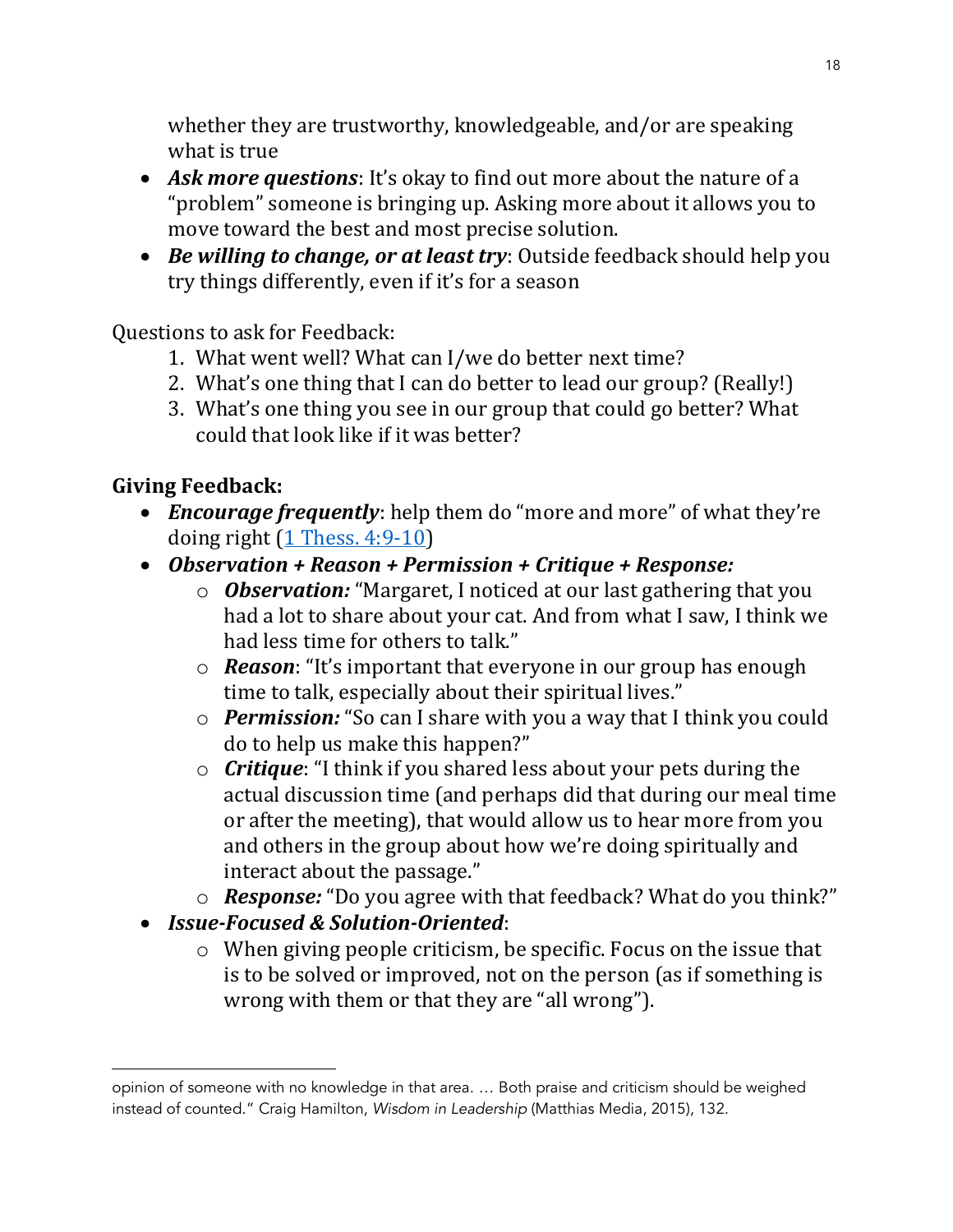- o Make your critique truly "constructive criticism" by focusing on the solution. Answer "What do we want to see?", not just "What did you do wrong?"
- *"Compliment Sandwich" Pros & Cons*: Particularly when communicating in writing (e.g.: email), it can be helpful to start by thanking/encouraging the person, include your critique, then end with thanking/encouraging them again. However, this shouldn't be insincere, formulaic, or [manipulative.](https://hbr.org/2013/04/the-sandwich-approach-undermin)
- *Be timely*: You can defer a bit if your emotions are running high, but don't put it off till too late. Deal with your emotions ( $Eph. 4:26$ ), but also deal with the situation.

# QUESTIONS

- How often do you *give* some sort of feedback to those in your group? What does this look like?
- How often to you *receive* feedback from those in your group? What does this look like?
- When do you think it's time to get more feedback about your leadership? Who would you like to ask (your Coach, certain group members, your spouse, the whole group)?

| "Communications Review"    | "Kim Scott on How To Give  | "The 'Sandwich Approach'  |
|----------------------------|----------------------------|---------------------------|
| (Faith Church, Lafayette,  | Candid Feedback" (Video)   | Undermines Your Feedback" |
| Indiana): A summary of the |                            | (Roger Schwarz, Harvard   |
| "Four Rules of             | "How To Give Constructive  | <b>Business Review)</b>   |
| Communication" from Eph.   | Criticism: 6 Helpful Tips" |                           |
| $4:25-32$                  | (Celestine Chua)           |                           |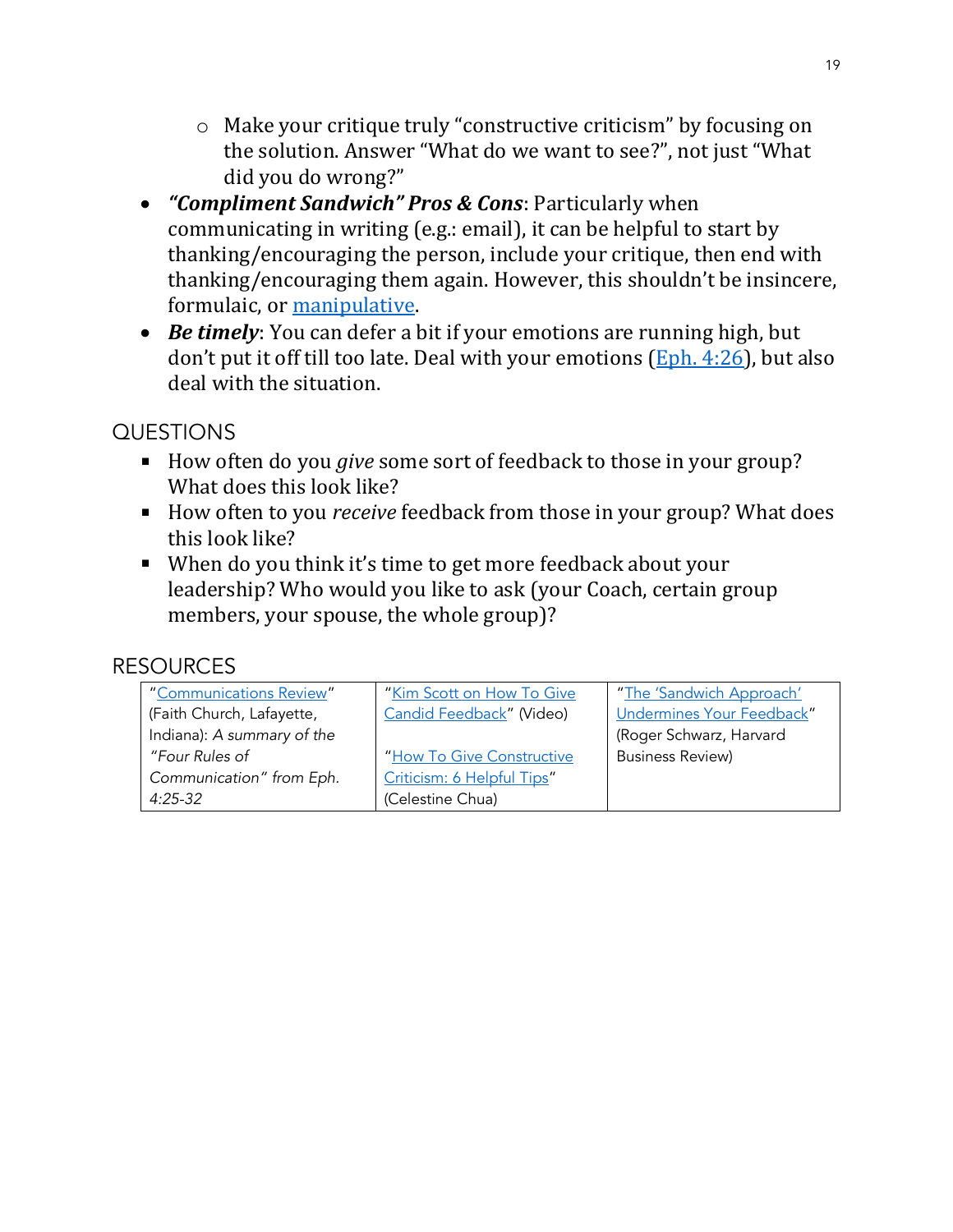8. Love: *welcoming people in*

It may seem unusual to call love a "leadership skill." But it is. People know when you care for them. And they are well-led when they are well-cared-for.

Of course love is not just a tool to maximize leadership influence:

- It is the "new commandment" of Jesus for his saints ([John 13:34-35\)](https://www.biblegateway.com/passage/?search=jn+13%3A34-35&version=ESV)
- And it is part of the second "greatest" commandment of God's law ([Matt.](https://www.biblegateway.com/passage/?search=matt+22%3A39&version=ESV)  [22:39\)](https://www.biblegateway.com/passage/?search=matt+22%3A39&version=ESV)

Love is central to the life of every Christian, but no less for the life of Christian leaders.

In his article "[The Marks of a Spiritual Leader](https://www.desiringgod.org/articles/the-marks-of-a-spiritual-leader)," John Piper summarizes a spiritual leader this way:

I define spiritual leadership as knowing where God wants people to be and taking the initiative to use God's methods to get them there in reliance on God's power…

Therefore, the goal of spiritual leadership is that people come to know God and to glorify him in all that they do. Spiritual leadership is aimed not so much at directing people as it is at changing people. If we would be the kind of leaders we ought to be, we must make it our aim to develop persons rather than dictate plans. You can get people to do what you want, but if they don't change in their heart, you have not led them spiritually. You have not taken them to where God wants them to be.<sup>4</sup>

Love is one of the marks of this "spiritual leader." How can we attain a love that's strong enough to love both others (both friends and enemies)?

[Colossians 1:4](https://biblia.com/bible/esv/Col%201.4%E2%80%935)–5 says, "We heard of your faith in Christ Jesus and of the love that you have for all the saints, because of the hope laid up for you in heaven."

<sup>4</sup> John Piper, "The Marks of a Spiritual Leader," January 1, 1995, <https://www.desiringgod.org/articles/the-marks-of-a-spiritual-leader> (accessed February 22, 2021).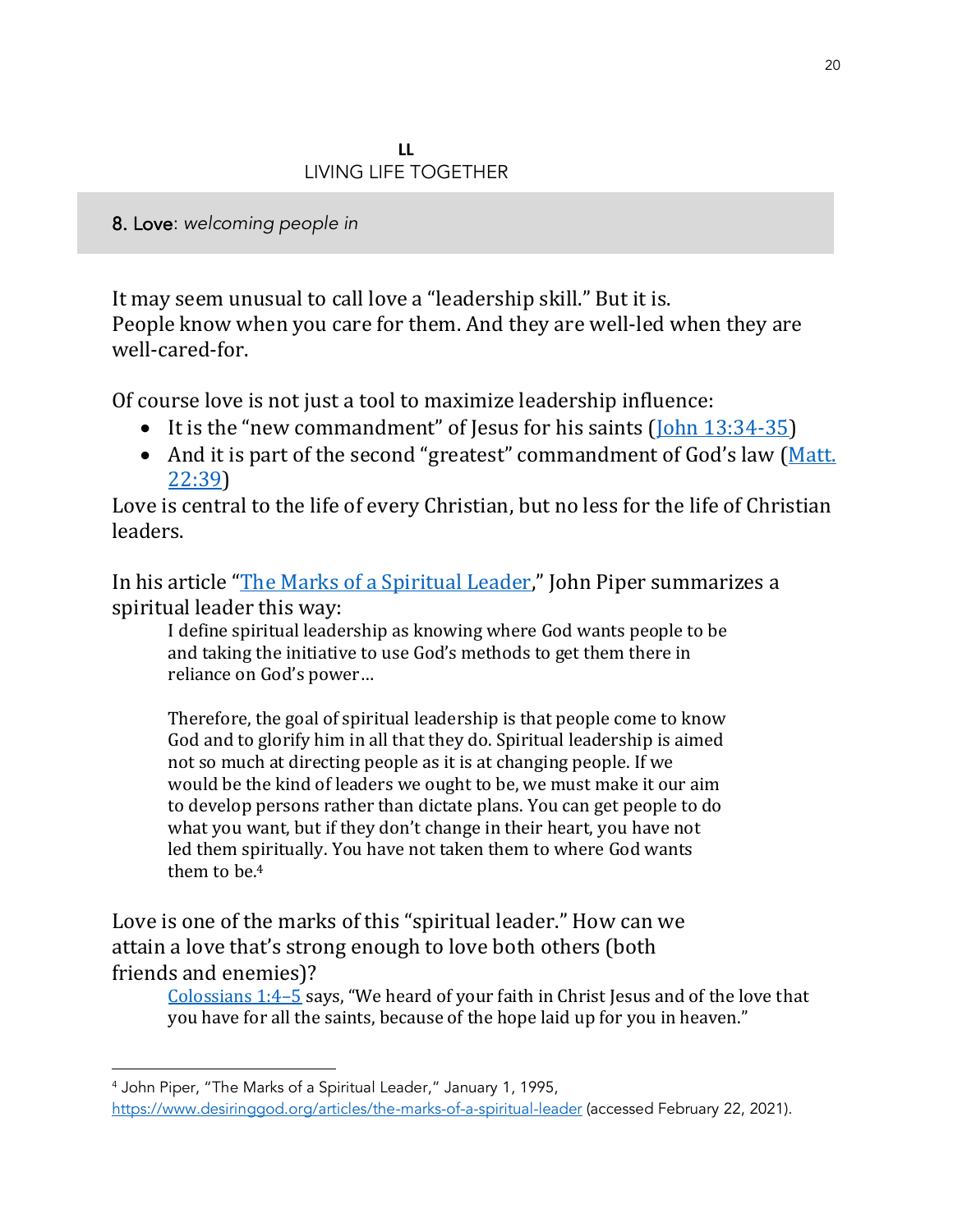In other words, when our hope is strong, we are freed from fears and cares that prevent the free exercises of love. Therefore, a spiritual leader must be a person who has strong confidence in the sovereign goodness of God to work everything together for his good. Otherwise, he will inevitably fall into the trap of manipulating circumstances and exploiting people in order to secure for himself a happy future which he is not certain God will provide.<sup>5</sup>

We must center ourselves in a deep and abiding faith in God and hope in his promises: this will free us up to love others without manipulation them or idolizing them.

How do we love?

- 1. Love for a long time (perseverance; [1 Pet. 4:8\)](https://www.biblegateway.com/passage/?search=1+pet+4%3A8&version=ESV)
- 2. Love through failures (forgiveness; [1 Pet. 4:8\)](https://www.biblegateway.com/passage/?search=1+Peter+4%3A8&version=ESV)
- 3. Love the new person (hospitality; [1 Pet. 4:9\)](https://www.biblegateway.com/passage/?search=1+Peter+4%3A9&version=ESV)
- 4. Love by using my gifts faithfully and encouraging them to use their gifts faithfully (serving; [1 Pet. 4:10-](https://www.biblegateway.com/passage/?search=1+Peter+4%3A10-12&version=ESV) [12\)](https://www.biblegateway.com/passage/?search=1+Peter+4%3A10-12&version=ESV)
- 5. Love through understanding (empathy; <u>Rom. 12:15</u>)
- 6. Love by modeling peacemaking (reconciliation; [Rom.](https://www.biblegateway.com/passage/?search=rom+12%3A18&version=ESV)  [12:18\)](https://www.biblegateway.com/passage/?search=rom+12%3A18&version=ESV)

These aspects of our love should continue to deepen as we mature in spiritual leadership. Ultimately, we are called to lead like Jesus by loving others like Jesus would and fostering a community who loves each other like Jesus [\(Phil. 2:1-11\)](https://www.biblegateway.com/passage/?search=phil+2%3A1-11&version=ESV). After all, our love is how the watching world will know that we follow him  $(John 13:35)$ .

# QUESTIONS

- On a scale from 1-10 how much do you feel like you are actively loving your group members right now? Why?
- Who in your group is the easiest to love? The hardest to love? Why?
- Do the people in your group know you love them? Have you ever told them? What have you done to show them?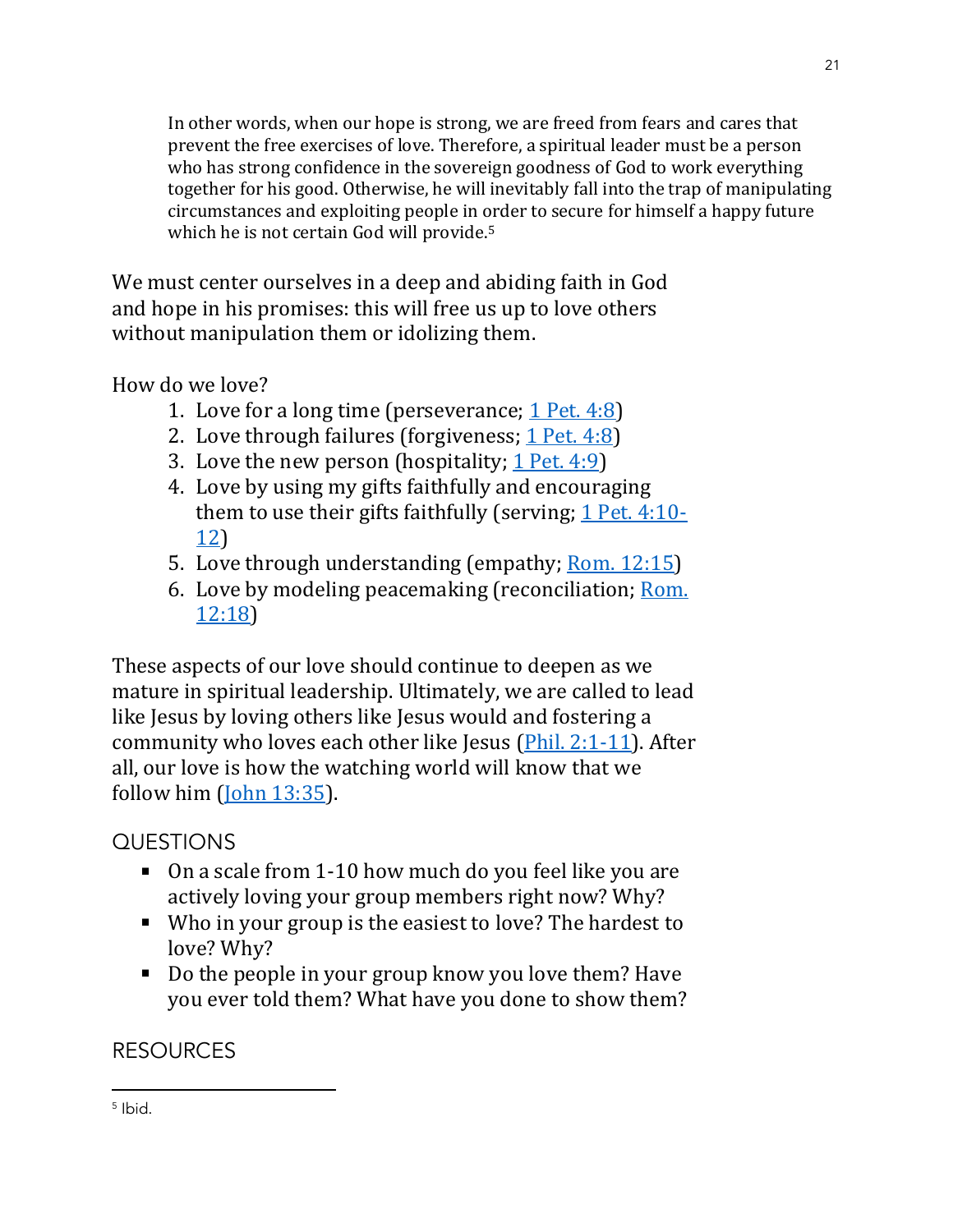| "The Marks of a Spiritual     | "104. Love's Model [The          |
|-------------------------------|----------------------------------|
| Leader" (John Piper, Desiring | Invitation to Love 2]" (The Paul |
| God)                          | Tripp Podcast)                   |
|                               |                                  |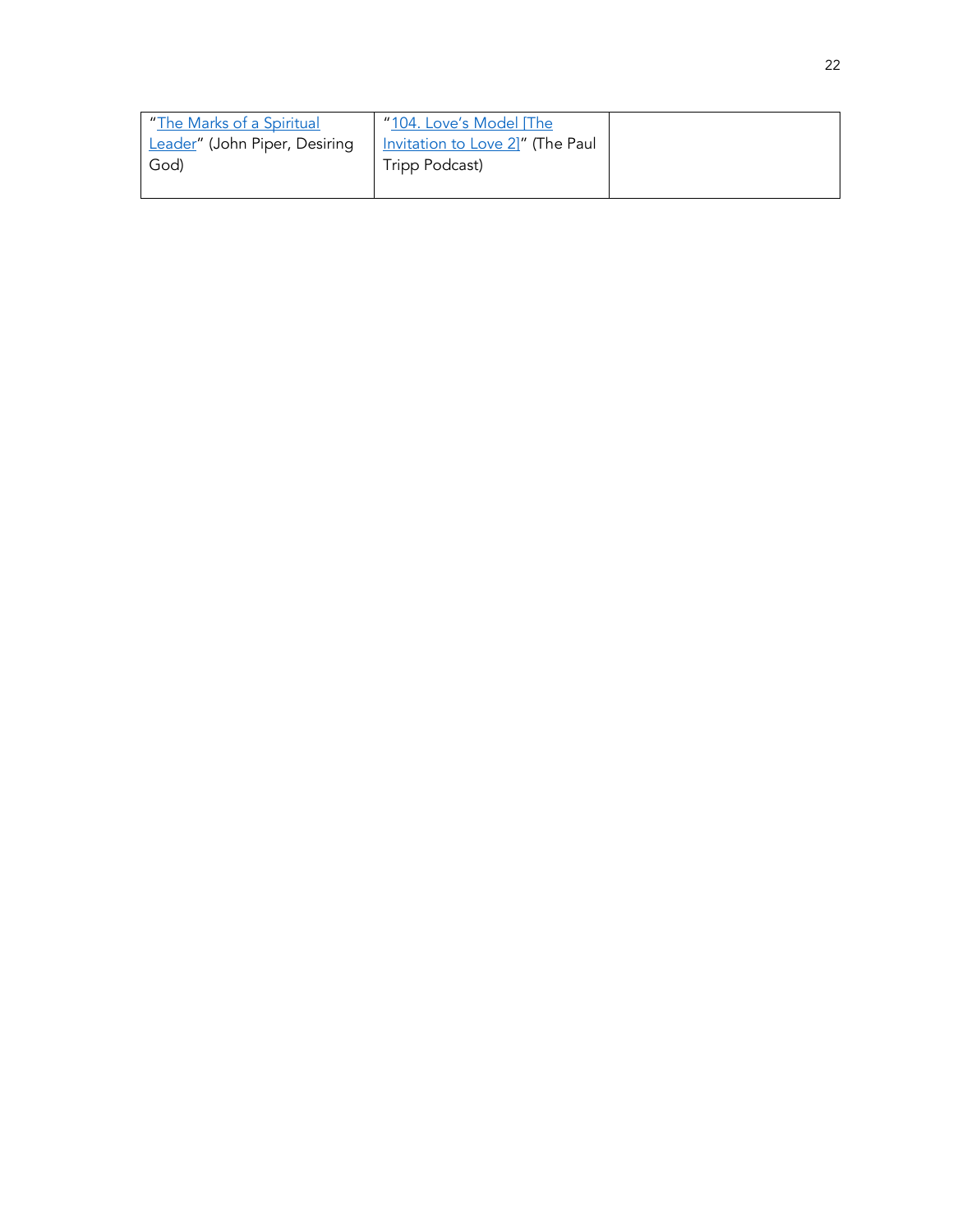9. Consistency: *showing up and staying the course*

Leaders can't lead if they are not present.

This may seem obvious, but when you stretch it out over months and years, this principle applies to lots of scenarios:

- Are you present on time for meetings?
- Are you present with eye contact in conversations?
- Are you present when a group member is trying to call or text you during the week?
- Are you present after gatherings to talk more with those who need it?

Like parenting, *quantity* time leads to *quality* time. Out of the large amount of "quantity" time spent with those you lead will come "quality" moments that may be life-changing.

Your job as the leader is to make sure that you have consistency. You get to model being present and available to those in your group so that they know that they have someone to go to who cares for them and isn't going to pull away when things get tough. Consistency shows up in:

- What time you show up to group gatherings (or if you skip gatherings)
- If you follow through with what you commit to
- How you pursue or avoid communicating with some (or all) of the members of the group
- If people feel they rely on you
- How regularly you engage your spiritual disciplines and what kind of spiritual habits you model
- What kinds of conversations people expect to have with you (sports? TV shows? Spiritual life?)
- How you react when others are wrestling with sin or grief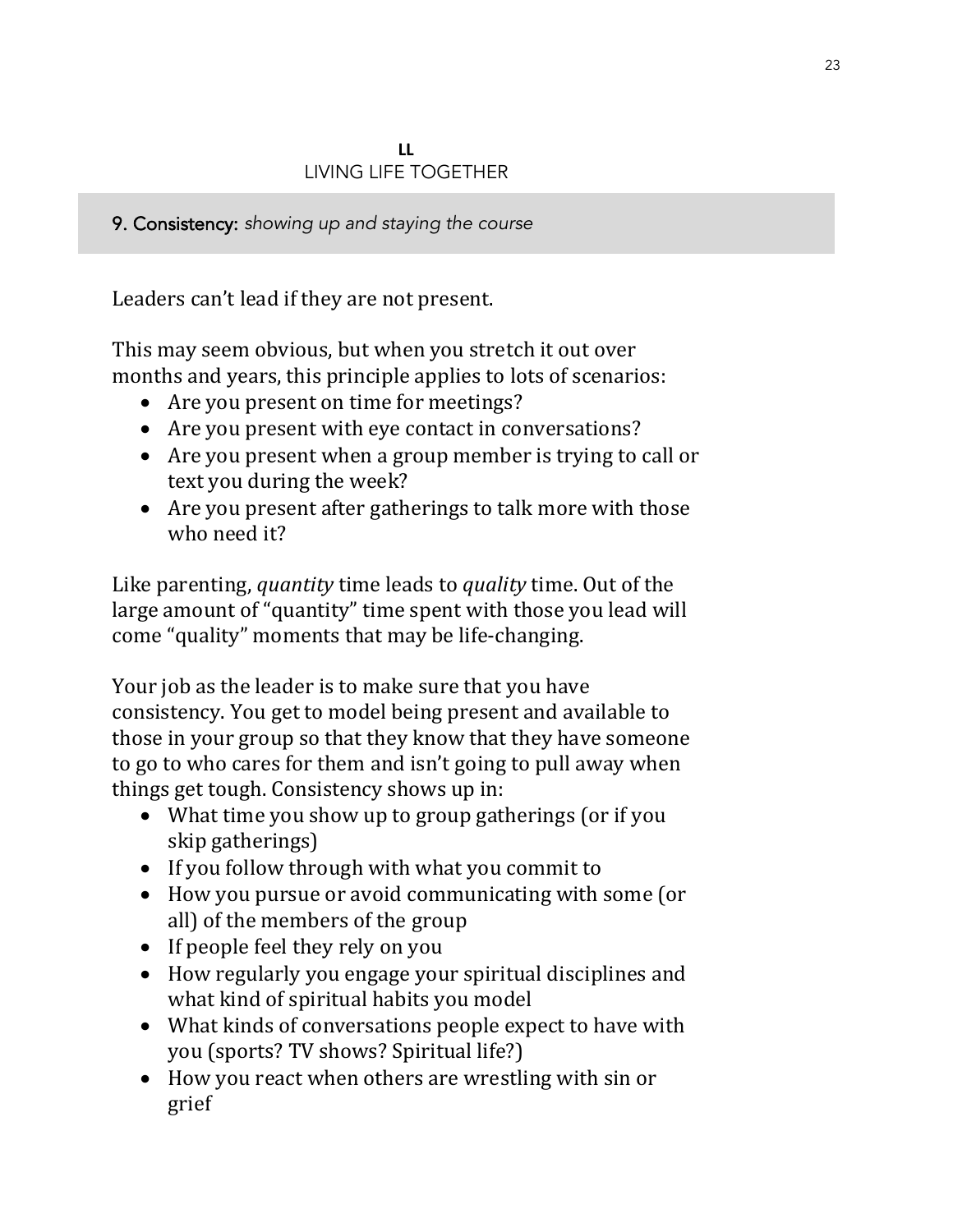Consistency is character and engagement over time. And faithfulness to others certainly echoes the character of our God whose "steadfast love endures forever" [\(Ps. 136\)](https://www.biblegateway.com/passage/?search=ps+136&version=ESV).

## QUESTIONS

- Do you feel like you are "fully present" and attentive to others during group gatherings? What are ways you can express this to others?
- When are you most tempted to pull away from group commitments or people in the group? What do you think makes pulling away tempting to you?
- What is one way that you can engage your group members intentionally this week to let them know that they can count on you?

| "The Secret to Self-Discipline" | "Consistent Spiritual Discipline |  |
|---------------------------------|----------------------------------|--|
| (John Bloom, Desiring God)      | is Not Legalism" (John Piper,    |  |
|                                 | Desiring God)                    |  |
|                                 |                                  |  |
|                                 |                                  |  |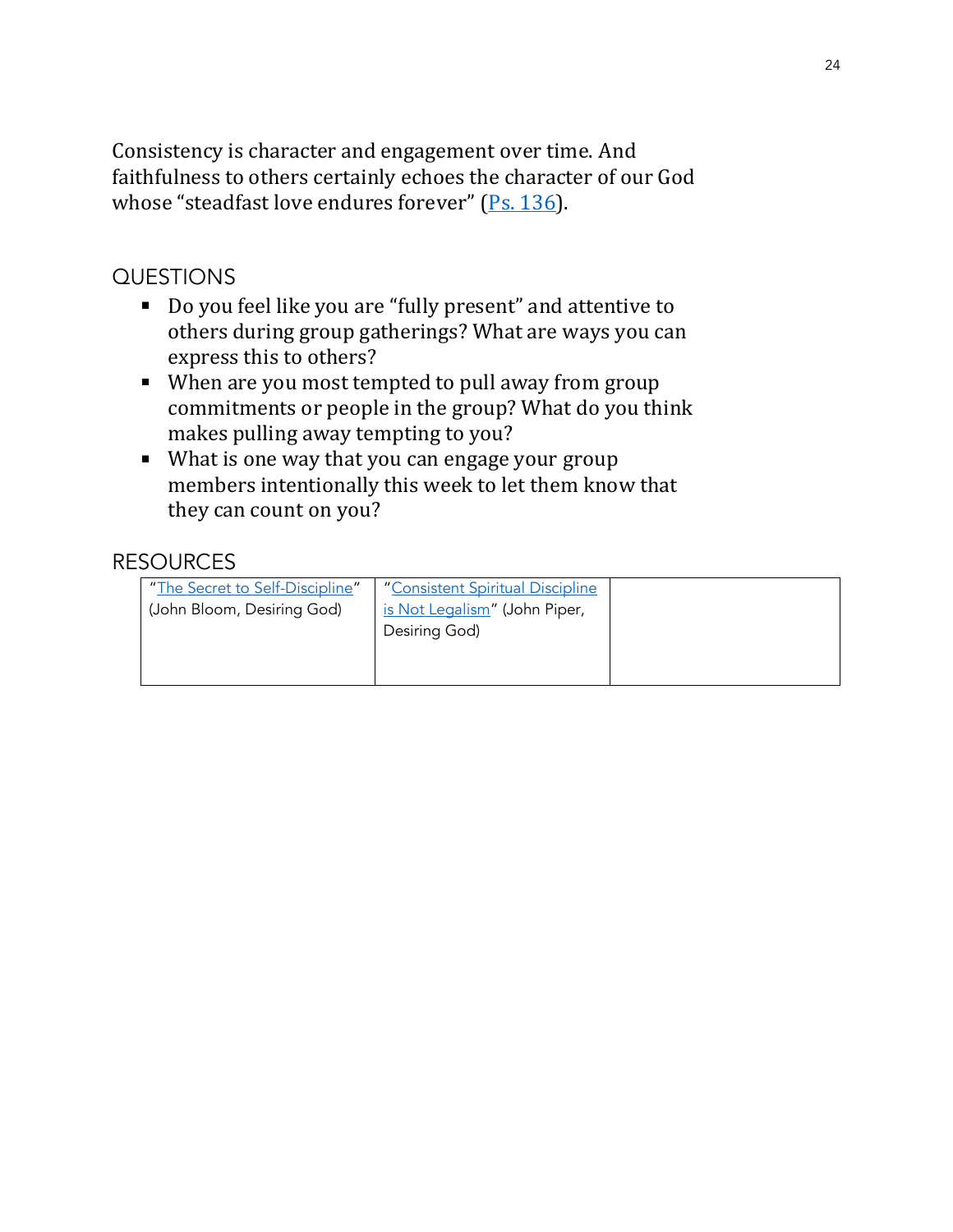#### **OO** OUTWARD ORIENTED

10. Goal-setting: *identifying and achieving what's best*

If you are a leader, you've got to have goals. Otherwise, where are you leading people?

Goals can be:

- 1. **Goals to achieve**: a proactive vision you want to see happen
- 2. **Problems to solve**: a reactive issue you want to see resolved

The best conversations with Coaches are the conversations that start with goals. You should be able to answer the question:

• "What is a goal that I have right now or a problem that I would like to see fixed?"

Then you and your Coach can walk through which of your goals is most pressing and what options you think are best for starting to address it.

The four stage "G.R.O.W." model can help you establish and accomplish goals for yourself or your group<sup>6</sup>:

- 1. **GOAL:** What is a goal you have right now? (Having more people talk during discussion? Seeing a marriage reconcile? Connecting with members mid-week?)
- 2. **REALITY:** What's the current reality that makes you think this is important right now?
- 3. **OPTIONS:** What are some options (more than one) for how you can get there?
- 4. **WILLINGNESS:** Which of these options is the best to start with, and are you really willing to do it this month?

Whether your desired future is about the relationships between group members, their spiritual growth, the group's living on mission, or multiplying

<sup>6</sup> This concept is from Tony Stoltzfus's helpful book *[Leadership Coaching](https://www.amazon.com/Leadership-Coaching-Disciplines-Skills-Christian/dp/1419610503)* and the [CBMC](https://www.cbmc.com/) Leadership Coach Training. They credit John Whitmore's book *[Coaching for Performance](https://www.amazon.com/Coaching-Performance-Potential-Principles-Leadership/dp/185788535X)* as the origin of the model.